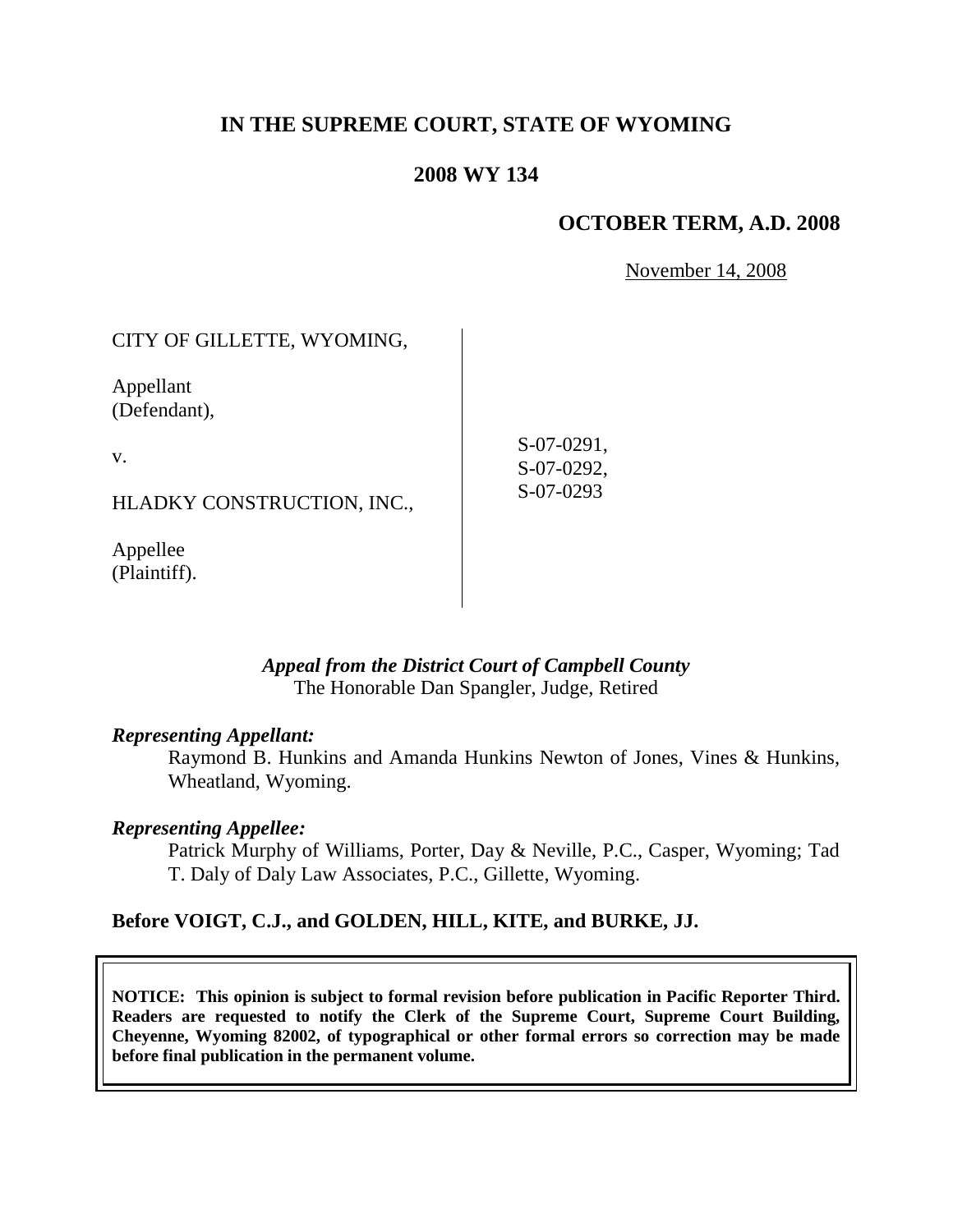#### **KITE, Justice.**

[¶1] A jury awarded Hladky Construction, Inc. (HCI) damages in the amount of \$1,125,436.77 against the City of Gillette (City) for breach of the implied covenant of good faith and fair dealing. The district court entered judgment on the verdict and, subsequently, awarded HCI attorney fees and costs pursuant to the parties' contract.

[¶2] In its first appeal, the City claims HCI did not comply with the Wyoming Governmental Claims Act in presenting its notice of claim and, therefore, the district court lacked subject matter jurisdiction to consider its claims. Alternatively, the City claims the district court erred in several respects in not granting its motions for judgment as a matter of law and in failing to adequately instruct the jury. In its second and third appeals, the City claims the district court erred in awarding attorney fees. We find no reversible error and affirm.

### **STATEMENT OF THE ISSUES**

[¶3] In its first appeal, the City presents the following issues:

A. Where it is established in a breach of construction contract suit that the City of Gillette, the owner, neither did anything forbidden by the contract nor failed to do something required by the contract, may Hladky Construction, Inc., the contractor, still recover for breach of an implied covenant of that contact?

B. Where the City of Gillette did not breach its contract with Hladky Construction, Inc., could delay and breach of contract, "total cost" damages be awarded for breach of an implied covenant, where the contract provided for an exclusive remedy of time extension and where Hladky Construction, Inc. failed to prove the predicate for using the total cost method.

C. Where Hladky Construction, Inc. asked for and received a change order, without reservation of rights, and accepted \$71,133.00 in extra compensation for changing from its problematic supplier, is Hladky Construction, Inc. allowed to accept the change order, take the money, change suppliers and then later bring suit and be awarded additional damages allegedly caused by choosing the wrong supplier?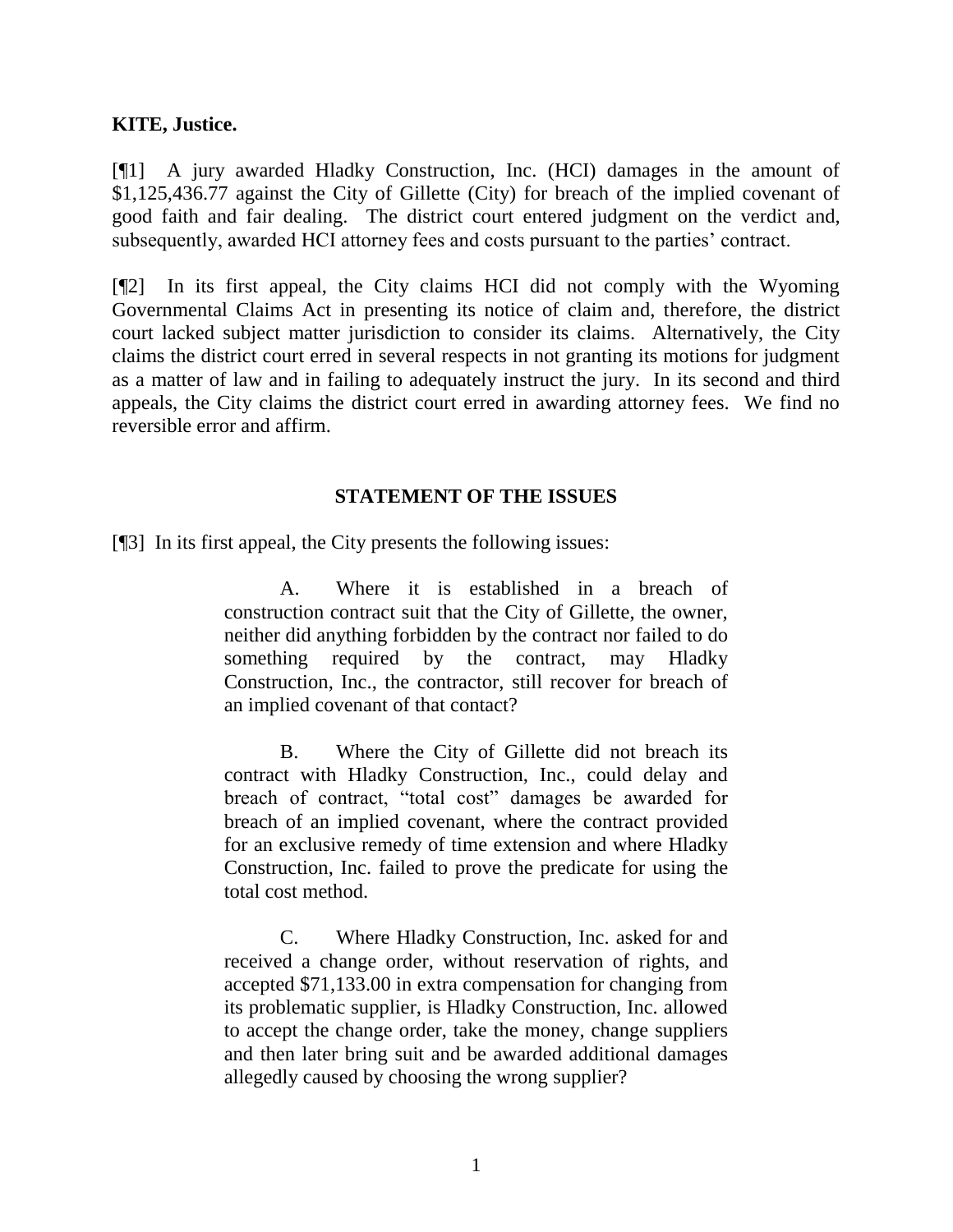D. Must the trial court enforce contract procedures for asserting a claim which are conditions of bringing suit, and if it fails to do so must it at least instruct on them and allow relevant evidence bearing on the conditions to be admitted?

E. Did the trial court (and does this court) have subject matter jurisdiction?

[¶4] HCI rephrases the issues as follows:

A. Has Wyoming already held that a party can breach its implied covenant of good faith and fair dealing without breaching the express terms of its contract?

B. Did the trial evidence support the jury's verdict that the City of Gillette breached its implied covenant of good faith and fair dealing?

C. Where the contract does not contain a "no damages for delay" clause, is the contractor entitled to recover delay damages?

D. Did the district court correctly instruct the jury on proper damage calculation methods when multiple calculation methods were presented at trial?

E. Did the trial evidence support the jury's verdict that HCI complied with all the contractual conditions precedent to pursuing its claim for delay damages?

F. Did the trial court correctly conclude that the City of Gillette failed to prove that change order No. 2 was an accord and satisfaction, or waiver, of HCI's claim for delay damages?

G. Did the district court properly exercise its discretion when it precluded the City from presenting evidence of HCI's conduct on two prior and unrelated claims?

H. Did HCI's governmental claim contain sufficient information to vest the district court with subject matter jurisdiction?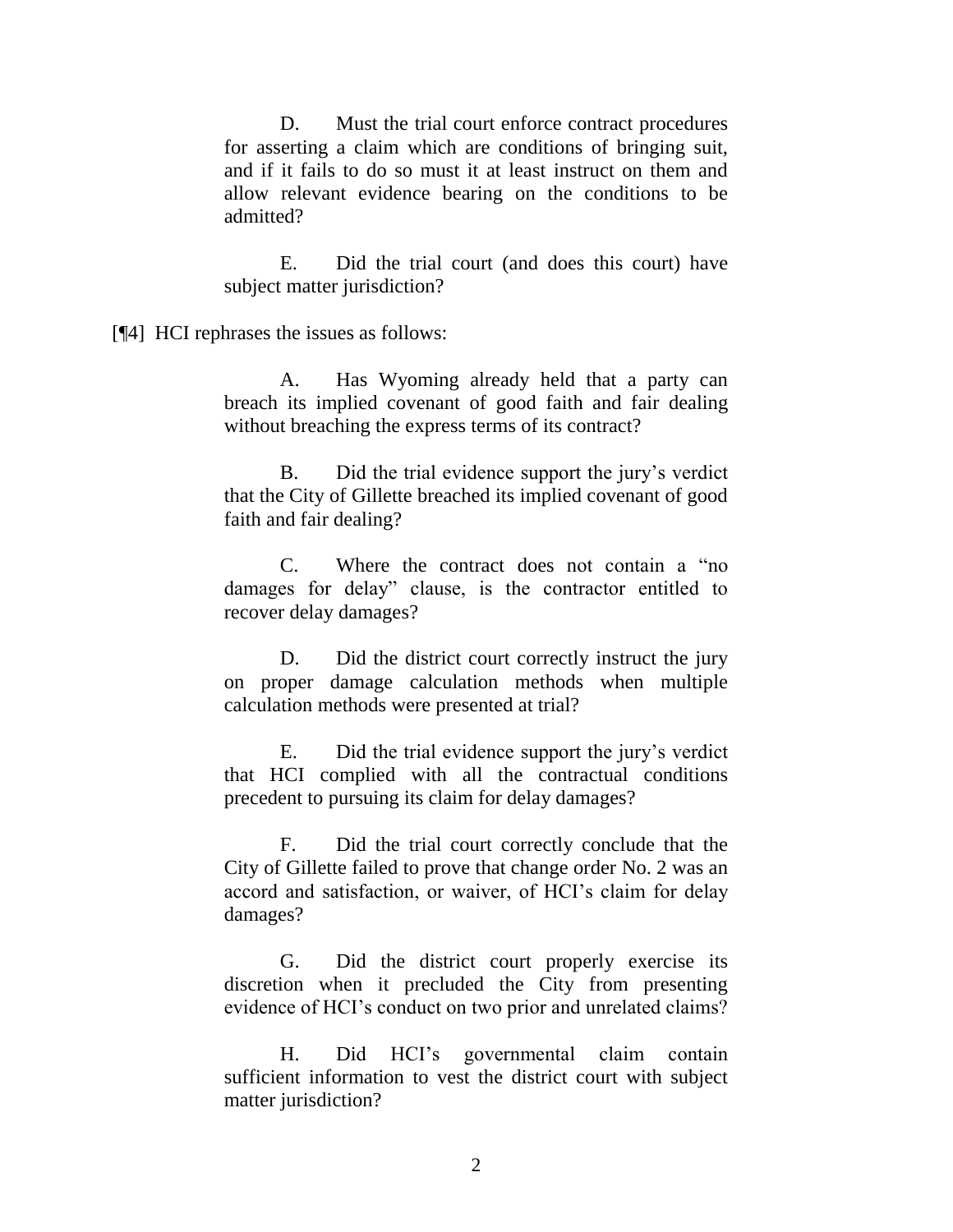[¶5] In its second and third appeals, the City presents the following issues:

A. Where a contractual provision allows for reasonable attorneys' fees, and costs of suit to be awarded to the prevailing party in a suit to enforce rights under the Contract Documents, does a finding that the party against whom suit was filed was not in breach of the contract, preclude the award of those attorneys' fees to the plaintiff?

B. Where Hladky Construction, Inc. disclaimed the Contract's provisions at the trial of this matter, can it simultaneously seek the benefits of the Contract's fee-shifting provision allowing reasonable attorneys' fees, and costs of suit?

C. Whether Hladky Construction, Inc. brought two claims against the City of Gillette, failing on one claim, and succeeding on the other claim, is it required, as a matter of law, to segregate its fees between its successful and unsuccessful claims, and does its failure to segregate its fees preclude the award?

D. Whether the District Court abused its discretion by: (1) allowing Hladky Construction, Inc. to increase the hourly rate for its attorney once the Jury's decision became known; (2) awarding substantial attorneys' fees to Hladky Construction, Inc. for dispositive motions that were untimely, and not heard by the Court; and (3) awarding Hladky Construction, Inc. its electronic research charges?

E. Did the District Court (and does this Court) have subject matter jurisdiction?

HCI re-states substantially the same issues.

## **FACTS**

[¶6] In 2000, the City embarked on a project to remodel and expand City Hall. The City hired Schutz Foss Architects, P.C., (Schutz Foss) as the project architect. Schutz Foss assigned its employee, Kyle Gillette, to act as project manager on site during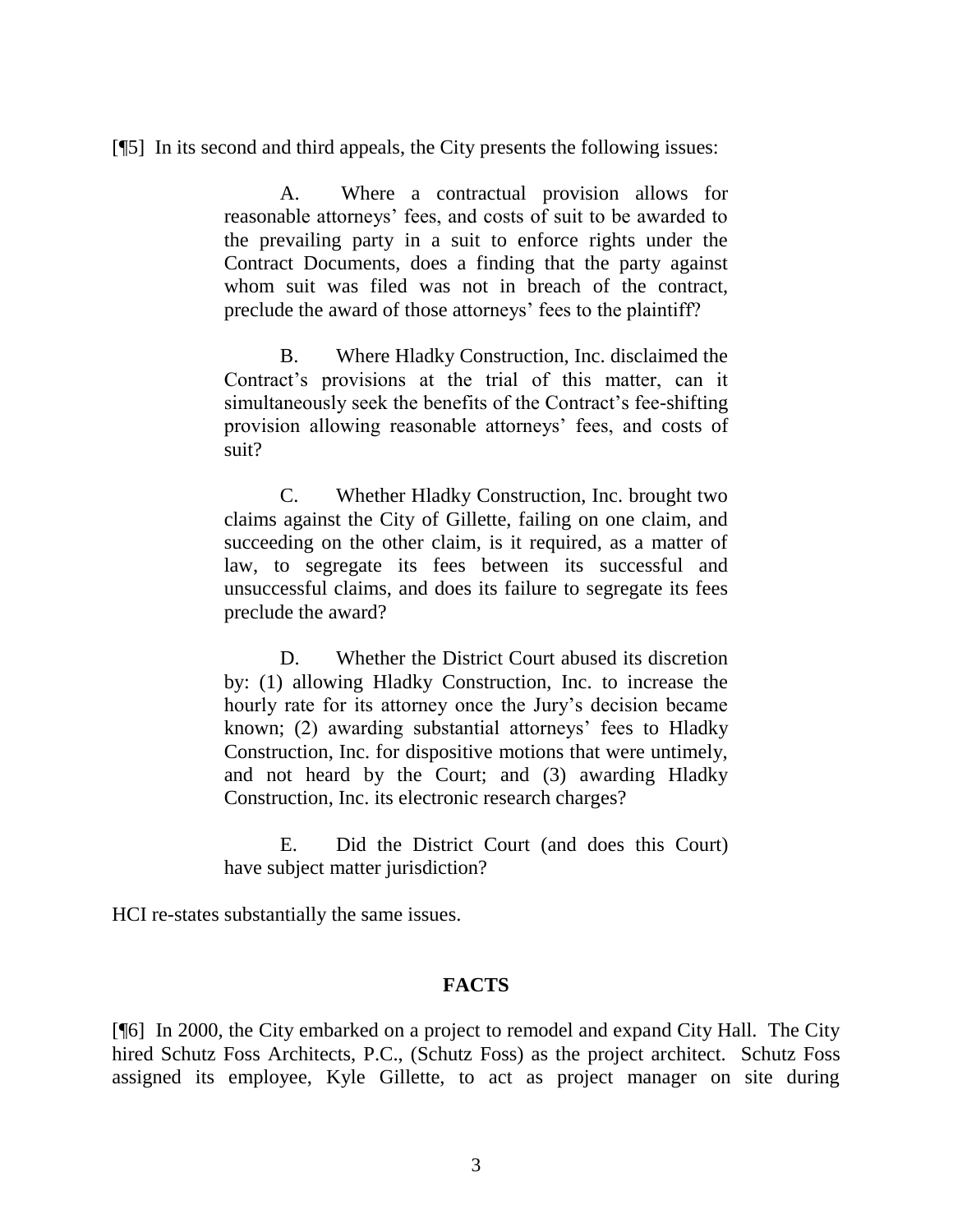construction. HCI, a Gillette construction company owned and operated by Mike and Judy Hladky, was one of four companies that submitted a bid for the project.

[¶7] The project specifications required precast concrete exterior panels to be installed on the new part of the building to match the panels on the existing structure. The specifications provided: "[T]he precast concrete manufacturing plant shall be certified by the Precast/Prestressed Concrete Institute, Plant Certification Program, *prior to the start of production*." Bill Oakey, a structural engineer retained by Schutz Foss for the City Hall project, added the italicized language to what was otherwise a standard American Institute of Architects (AIA) provision after learning that only one certified precast concrete manufacturing plant, Gage Brothers Concrete Productions, Inc. (Gage Brothers), planned to bid on the project. In order to promote competitive bidding and keep Gage Brothers from artificially inflating its bid, Mr. Oakey added the italicized language so that other uncertified manufacturing plants could bid and be considered for the project and become certified later, before beginning production of the precast panels.

[¶8] In the bid it initially prepared for submission to the City, HCI identified Gage Brothers as its precast panel manufacturer. On the day the City accepted bids, however, HCI received a quote from Architectural Sales Products (ASP) indicating that Winfrey Architectural Concrete, Inc. (Winfrey) could produce the panels at a price \$67,585 lower than Gage Brothers' quote. HCI changed its bid to name Winfrey as its precast manufacturer. At the time it submitted its bid, HCI believed Winfrey was a certified precast manufacturer. $^1$ 

[¶9] Mr. Gillette reviewed HCI's bid as well as those submitted by three other construction companies. Mr. Oakey also reviewed the bids, checked around and learned that Winfrey was not a certified architectural precast panel manufacturer and had been in the process of trying to obtain certification for eighteen months. He shared this information with Mr. Gillette, but neither he nor Mr. Gillette shared it with HCI. Despite knowing that Winfrey did not have the necessary certification and a contract provision requiring the architect to notify bidders of any objections to a bid, $^2$  no City representative

l

<sup>&</sup>lt;sup>1</sup> In fact, Winfrey was certified to manufacture structural precast panels. The City Hall project required certification for manufacturing architectural precast panels. Winfrey was not certified for architectural precast panels.

 $2^2$  Article 6.3.3 of the contract provided:

Prior to the award of the Contract, the Architect will notify the Bidder in writing if either the Owner or Architect, after due investigation, has reasonable objection to a person or entity proposed by the Bidder. If the Owner or Architect has reasonable objection to a proposed person or entity, the Bidder may, at the Bidder's option, (1) withdraw the Bid, or (2) submit an acceptable substitute person or entity with an adjustment in the Base Bid or Alternate Bid to cover the difference in cost occasioned by such substitution. The Owner may accept the adjusted bid price or disqualify the Bidder.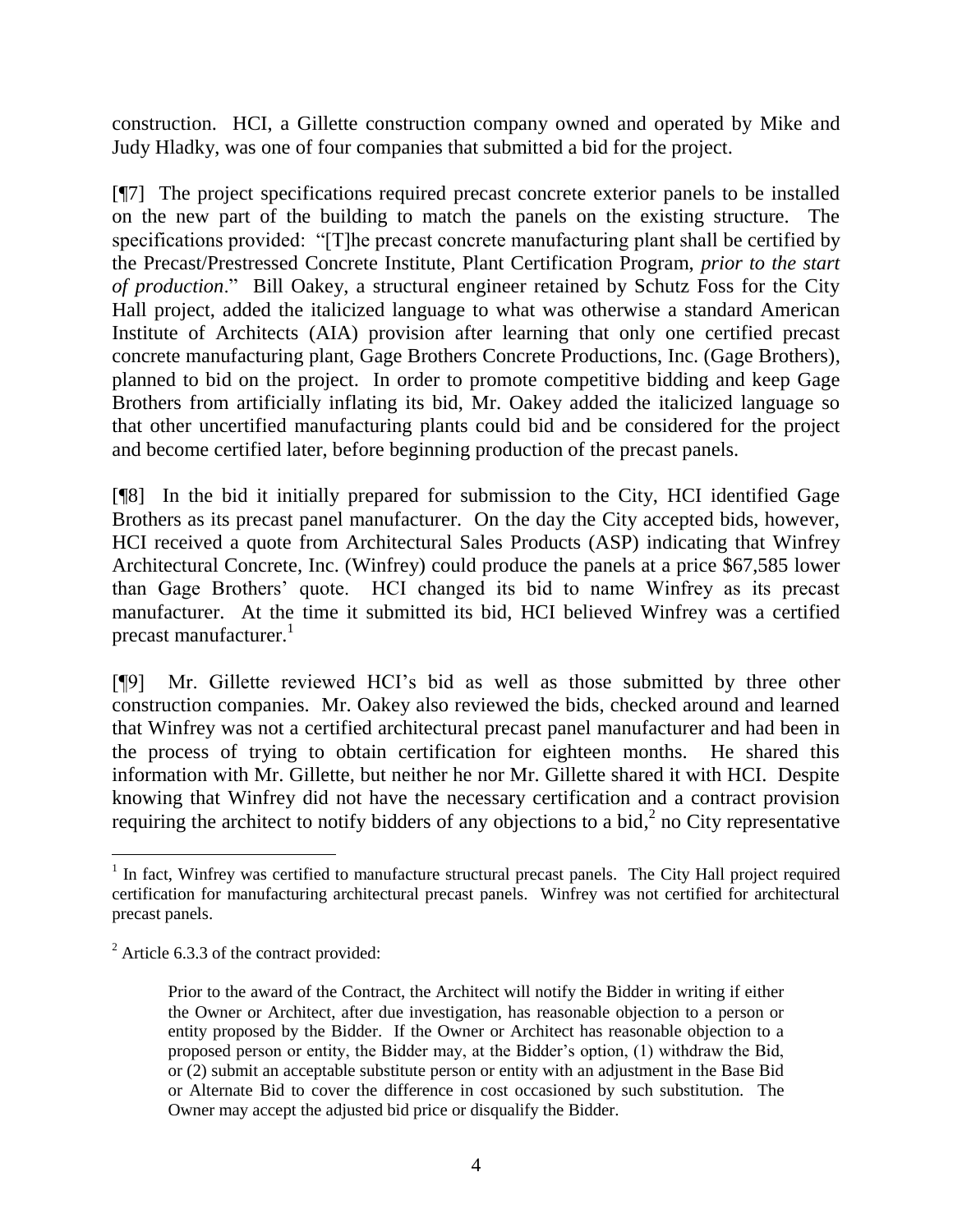objected to HCI's use of Winfrey as its precast manufacturer and, on August 24, 2000, the City awarded the contract to HCI. HCI learned that Winfrey did not have the required certification sometime between submitting its bid on August 8, 2000, and signing the contract on August 24, 2000.

[¶10] On August 31, 2000, one week after signing the contract, the parties attended a project meeting. At the meeting, Mr. Gillette informed HCI that the City and the architect needed Winfrey's certification before HCI ordered the precast panels. This was contrary to the project specification that required the manufacturer to have its certification prior to the start of production of the panels. Mr. Gillette's statement concerned Mr. Hladky because in order to complete phase 1 of the project on schedule, HCI needed to place the order for the precast panels very soon and not wait until Winfrey was certified.

[¶11] Immediately after the project meeting, HCI sent a letter advising Winfrey that it could not order the precast panels until Winfrey was certified. Mr. Hladky testified that he also met with Mr. Gillette and Dan Roberts, the assistant city engineer, and neither of them would retract Mr. Gillette's statement that certification was required before the precasts could be ordered. Mr. Hladky also testified that on September 18, 2000, HCI submitted a request for a change order to allow it to substitute Gage Brothers for Winfrey as its precast supplier at an additional cost of \$83,249.23. Mr. Gillette did not respond to the request.

[¶12] On October 5, 2000, Mr. Hladky met with city administrator John Darrington, Mr. Roberts and Mr. Gillette in the hope of getting the change order request approved. Mr. Darrington told Mr. Hladky that he did not have authorization to approve the request and that HCI should focus on getting Winfrey certified. HCI submitted a second change order request at the end of October proposing to deduct the price of the precast panels from its bid and have the City negotiate with certified suppliers for production of the panels "in an effort to minimize the cost of delays, litigation, etc." In the letter, HCI stated: "Due to the ambiguous specifications there is potential for a major impact on the schedule causing loss of productivity and increased costs." Mr. Gillette denied the request.

[¶13] HCI followed up with another letter dated October 31, 2000, reiterating that the delay caused by the City's action and inactions had resulted in additional costs. HCI advised the City that it would monitor and document the costs as the job progressed. Two weeks later, the city council approved a change order to allow HCI to substitute Gage Brothers as its precast supplier. By this time, however, Gage Brothers was busy on other projects and could not begin work on the precast panels for several weeks. HCI sent another letter dated November 28, 2000, stating in pertinent part: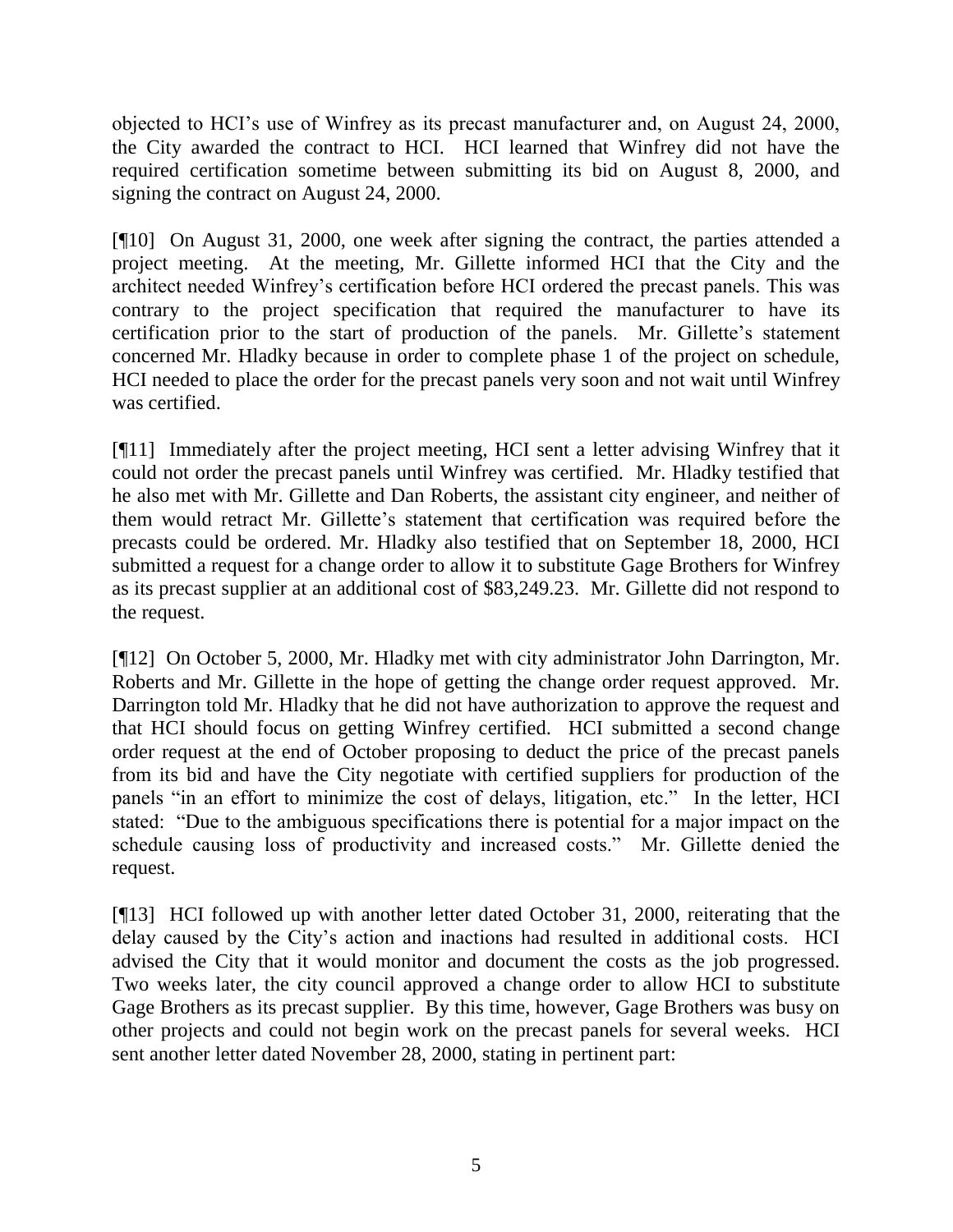Pursuant to our conversations the last few days we will reschedule the subs as necessary to complete the project as efficiently as possible. With the owner caused delays and the winter months upon us the concrete imbed<sup>3</sup> delays have caused an extension of time for the foundation which will change the rest of the schedule. We will document those costs for the owner[']s account.

Although Mr. Gillette did not sign the change order approved by the city council until the end of January 2001, HCI proceeded with Gage Brothers as the precast panel manufacturer. Winter weather and subcontractor schedules further delayed the completion date and increased the project cost. HCI completed the project originally scheduled for completion in August of 2001 one year later, in August of 2002.

[¶14] In March of 2003, HCI submitted a claim to the City for \$1,300,016.57 in damages allegedly caused by the specification change and subsequent delays. In accordance with the contract, the City and HCI attempted unsuccessfully to mediate the claim on three separate days.<sup>4</sup> HCI then served the City with a notice of claim pursuant to Wyo. Stat. Ann. § 1-39-101 (LexisNexis 2007) and Art. 16, § 7 of the Wyoming Constitution. When the City did not respond, HCI filed a complaint in district court claiming that the City breached the contract and the implied covenant of good faith and fair dealing when it refused to allow HCI to order the precast panels from Winfrey until it obtained the required certification contrary to the express contract provision requiring certification prior to the start of production. HCI also claimed the City breached the contract and the implied covenant when it failed to approve HCI's change order requests in time for HCI to order the precast panels from Gage Brothers and prevent further delay. The City answered the complaint and filed a counterclaim against HCI for breach of the implied covenant of good faith and fair dealing and failure to abide by the claims and dispute provisions of the contract.

<sup>&</sup>lt;sup>3</sup> Webster's On-Line Dictionary, www.websters-online-dictionary.org, defines "imbed" in the context of building and civil engineering as follows: "Tensioned wires within the beam which are either bonded to the concrete. . . or are held between firm anchorages embedded in each end of the beam." Mr. Hladky testified that, in addition to delaying production of the precast panels, the specification change requiring Winfrey to be certified delayed the design for the walls which would have shown where the imbeds needed to be placed when the concrete was poured. The delay in the design had the further effect of delaying the concrete work.

<sup>&</sup>lt;sup>4</sup> Article 4.5 of the contract provided in pertinent part:

<sup>4.5.1</sup> Any Claim arising out of or related to the Contract . . . shall, after initial decision by the Architect or 30 days after submission of the Claim to the Architect, be subject to mediation as a condition precedent to . . . the institution of legal . . . proceedings by either party.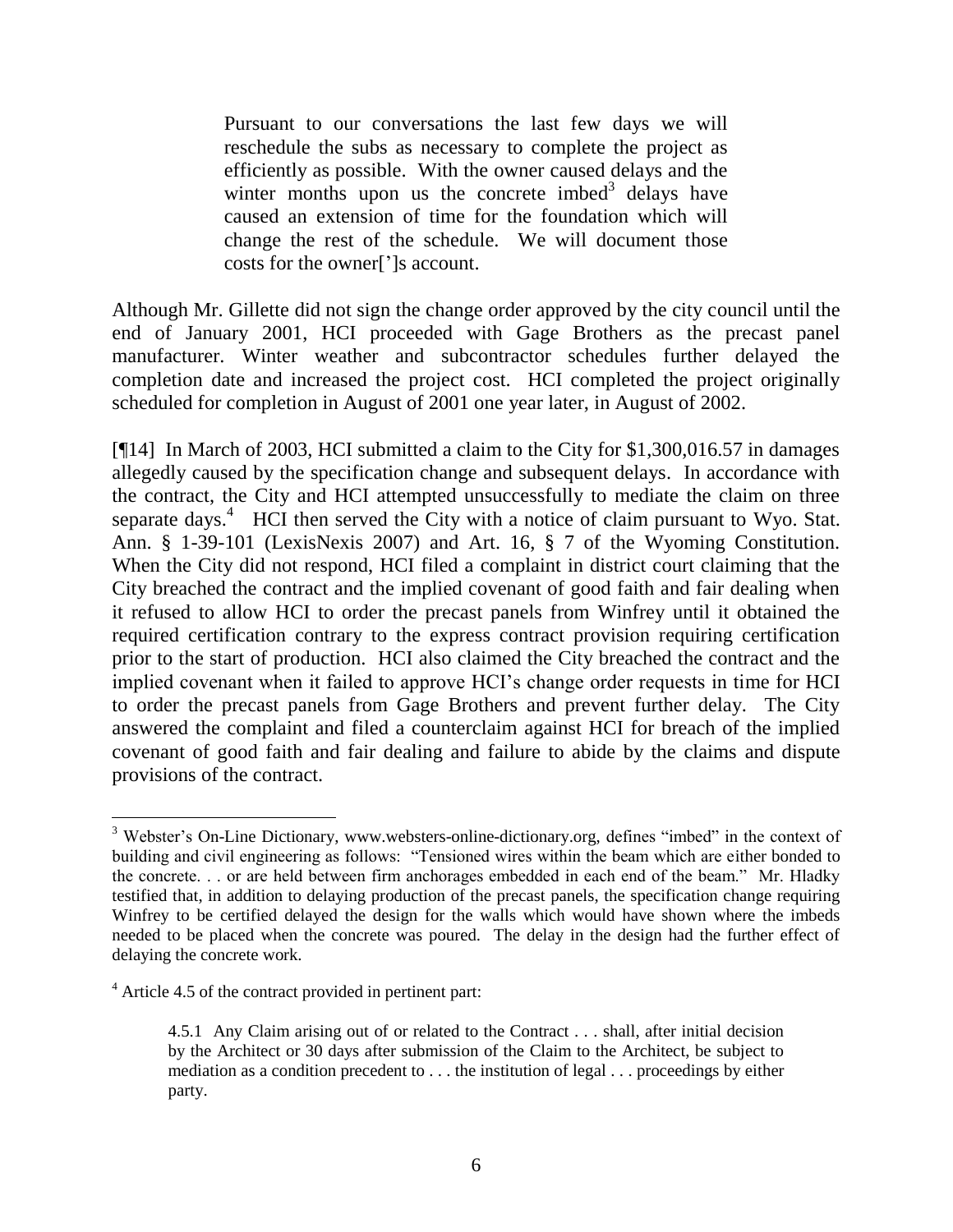[¶15] Prior to trial the parties submitted proposed jury instructions to the district court. HCI included instructions concerning the cardinal change doctrine informing the jury that a cardinal change is a change in the contract so profound that it cannot be redressed under the contract, constitutes a material change of the contract and relieves the other party from its duty to perform under the contract. The City submitted instructions as well, including a damage instruction setting out the elements required for use of the total cost method of calculating damages.

[¶16] On May 29, 2007, the district court convened a jury trial. At the conclusion of HCI's case in chief, the City moved pursuant to W.R.C.P. 50 for judgment as a matter of law on all of HCI's claims. The district court granted the motion with respect to the cardinal change claim<sup>5</sup> but denied it on the breach of contract and breach of the implied covenant claims. The City proceeded with its defense and, after HCI presented its rebuttal witnesses, renewed its motion for judgment as a matter of law. The district court again denied the motion.

[¶17] After a five week trial, the jury returned a verdict finding that the City had not breached the contract but had breached the implied covenant of good faith and fair dealing. On the City's counterclaim, the jury found that HCI did not breach the implied covenant of good faith and fair dealing. The jury awarded HCI damages in the amount of \$1,125,436.77. The district court entered judgment on the verdict. The City renewed its Rule 50(b) motion for judgment as a matter of law and moved alternatively for a new trial pursuant to Rule 59. The district court denied the motions and awarded HCI attorney fees pursuant to the parties' contract. The City filed timely notices of appeal challenging both the judgment and two orders awarding attorney fees.

# **DISCUSSION**

## *1. Sufficiency of the Notice of Claim*

[¶18] The City claims the district court lacked, and this Court lacks, subject matter jurisdiction to consider HCI's claims because its notice of claim did not comply with Wyo. Stat. Ann. § 1-39-113 (LexisNexis 2007). Specifically, the City asserts the notice of claim did not describe the conduct constituting, or the damages resulting from, the alleged breach of the implied covenant of good faith and fair dealing. When a claimant fails to comply with § 1-39-113, a district court has no jurisdiction to consider claims

<sup>&</sup>lt;sup>5</sup> In its ruling, the district court stated that it was not persuaded Wyoming law recognizes the cardinal change doctrine; even if the claim is recognized, the facts were insufficient to support the claim; and, even if the facts were sufficient, HCI waived the claim by continuing to perform under the contract.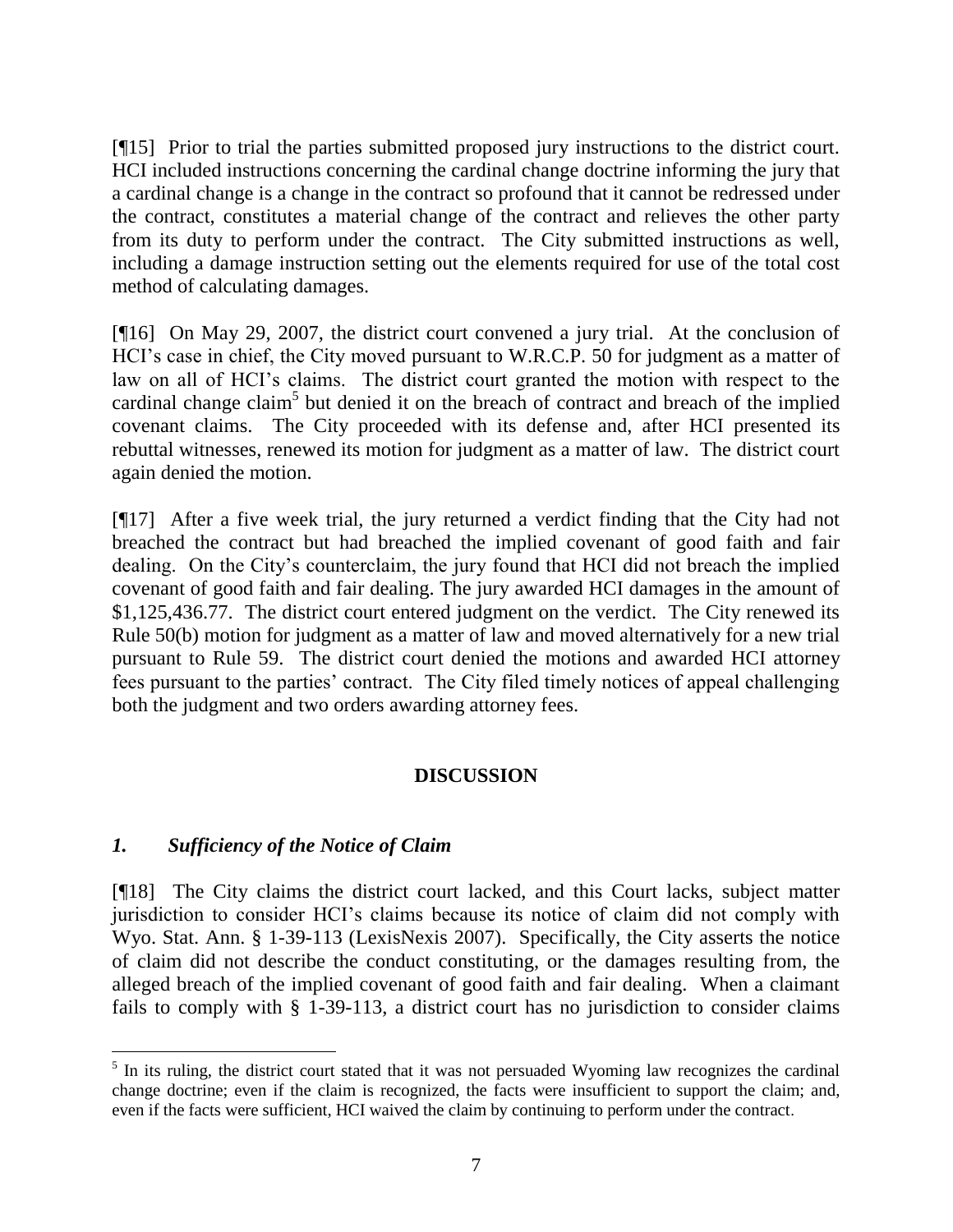brought against a governmental entity. *Peterson v. Sweetwater County School District No. 1*, 929 P.2d 525, 529 (Wyo. 1996). Because neither the district court nor this Court would have authority to decide the matters presented if the City is correct that HCI did not comply with § 1-39-113, we address the notice of claim issue first.

[¶19] On March 12, 2004, approximately one and a half years after substantial completion of the City Hall project and five months after the parties' unsuccessful attempts to mediate their dispute came to an end, HCI served the City with a notice of claim for \$1,300,015.97. The notice itself was 4 1/2 pages in length and referenced 11 attachments, including a "Summary of financial impact to HCI." Mr. Hladky verified under oath that he had read the notice and that its contents were true and correct.

[¶20] Three months later, on June 7, 2004, HCI served the City with an amended governmental claim. The amended notice was identical to the earlier one except that Mr. Hladky verified "under penalty of perjury" that the notice was correct as required by the Wyoming Constitution, Art. 16,  $\frac{2}{3}$   $\frac{7}{6}$  The City did not respond to the notices of claim and, on December 1, 2004, HCI filed its complaint against the City for breach of contract and breach of the implied covenant of good faith and fair dealing. In its answer, the City asserted among its affirmative defenses that HCI's notice of claim did not comply with the Wyoming Governmental Claims Act notice provision.

[¶21] On July 10, 2007, after the jury returned its verdict on June 27, 2007, the City filed an objection to the proposed judgment asserting that the district court lacked subject matter jurisdiction over the case because HCI's notice of claim did not comply with Art. 16, § 7 and § 1-39-113. HCI responded, claiming as it does now that its notice of claim was sufficient. The district court considered the arguments and rejected the City's contention, concluding that both the breach of contract claim and the breach of the implied covenant claim were mentioned in the notice of claim, the conduct and damages were similar for both claims and the notice of claim was not defective.

[¶22] The City does not assert that HCI failed to serve a notice of claim and an amended notice of claim. The City also does not assert that service of the notice of claim was untimely or that it was not properly signed and certified. The City's only claim is that the notice did not adequately notify it as to the conduct giving rise to the claim for breach of the implied covenant and the damages allegedly resulting from the breach. Citing *Hochalter v. City of Gillette*, 2005 WY 125, 120 P.3d 674 (Wyo. 2005), the City

 $6$  Art. 16, § 7 provides:

No money shall be paid out of the state treasury except upon appropriation by law and on warrant drawn by the proper officer, and no bills, claims, accounts or demands against the state, or any county or political subdivision, shall be audited, allowed or paid until a full itemized statement in writing, certified to under penalty of perjury, shall be filed with the officer or officers whose duty it may be to audit the same.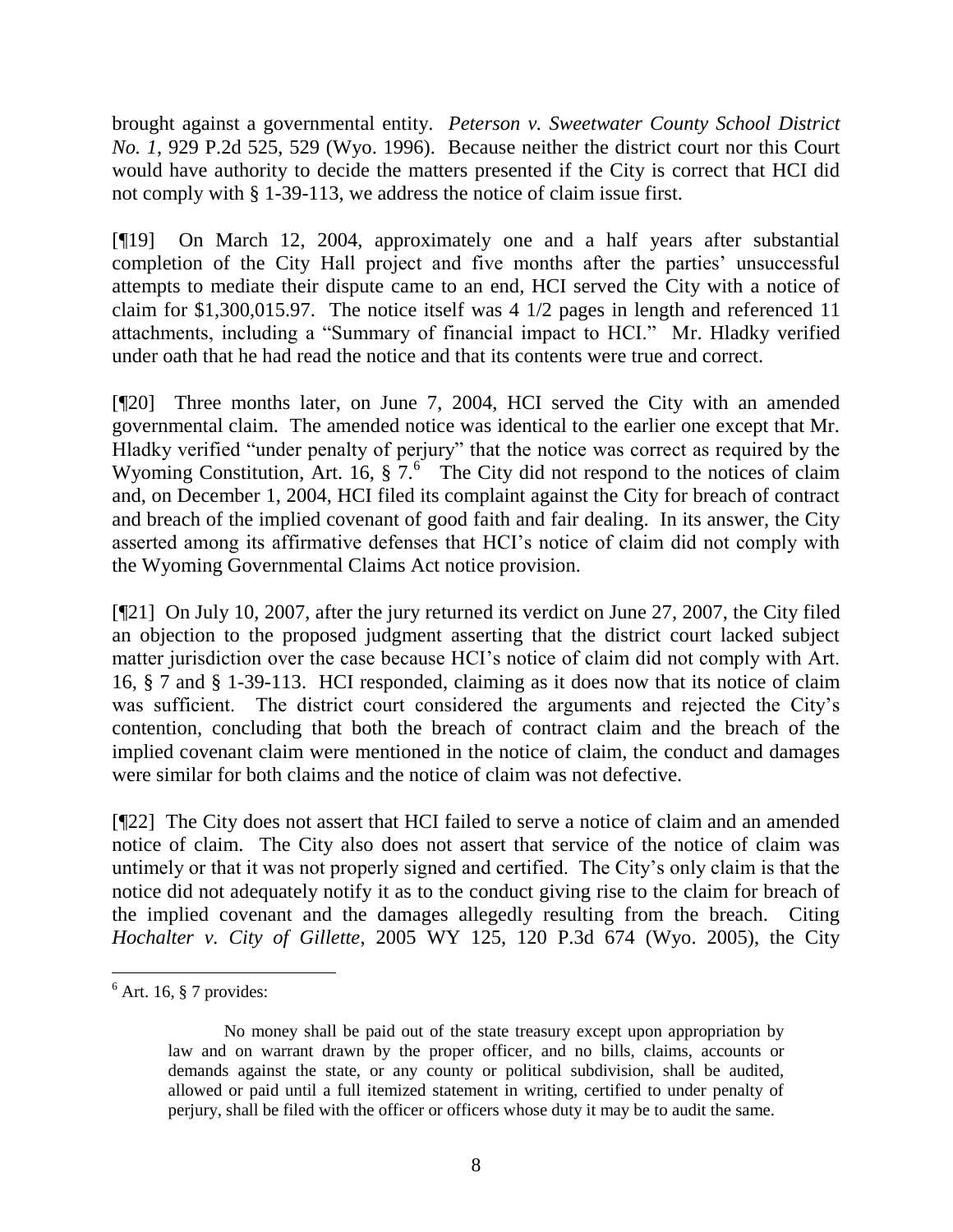contends the notice was insufficient because it only "generically-described" the conduct giving rise to HCI's claims.

[¶23] Section 1-39-113 provides in pertinent part:

(a) No action shall be brought under this act against a governmental entity unless the claim upon which the action is based is presented to the entity as an itemized statement in writing within two (2) years of the date of the alleged act, error or omission . . . .

(b) The claim shall state:

(i) The time, place and circumstances of the alleged loss or injury including the name of the public employee involved, if known;

(ii) The name, address and residence of the claimant and his representative or attorney, if any; and

(iii) The amount of compensation or other relief demanded.

Pursuant to this provision, the notice of claim is not required to specify the legal theories upon which the claimant is relying. Instead, the notice of claim is required to state in pertinent part "the time, place and circumstances of the alleged loss of injury" and the amount of compensation demanded.

[¶24] HCI's notice of claim included over three pages describing in detail the time, place and circumstances of the alleged loss. The notice stated that the claim arose from "The City Hall Expansion Project" that commenced on August 28, 2000, in and for the City of Gillette. It stated that the claim was made by HCI against the City and named eight city officials to whom it was intended to provide notice. It described the circumstances of HCI's bid, quoted the precast specification, stated that the City did not object to the precast supplier HCI listed in its bid, and described Mr. Gillette's statement at the August 31, 2000, project meeting, HCI's efforts to accommodate the City's change to the contract, and the City's responses, or lack thereof, to those efforts. The notice also described HCI's actions after the City rejected or failed to respond to HCI's efforts. It further described the effect of the City's actions and inactions in terms of delaying the project and damages. Additionally, although it was not required, the notice of claim identified HCI's legal theories by stating that the City breached the contract and the implied covenant of good faith and fair dealing.

[¶25] With respect to the amount of compensation demanded, the notice of claim stated: "The money damages being sought by HCI can be summarized very simply: it is the difference between its bid price and the actual cost incurred by HCI to fulfill its obligation and complete the contract." The notice of claim referenced Exhibit K,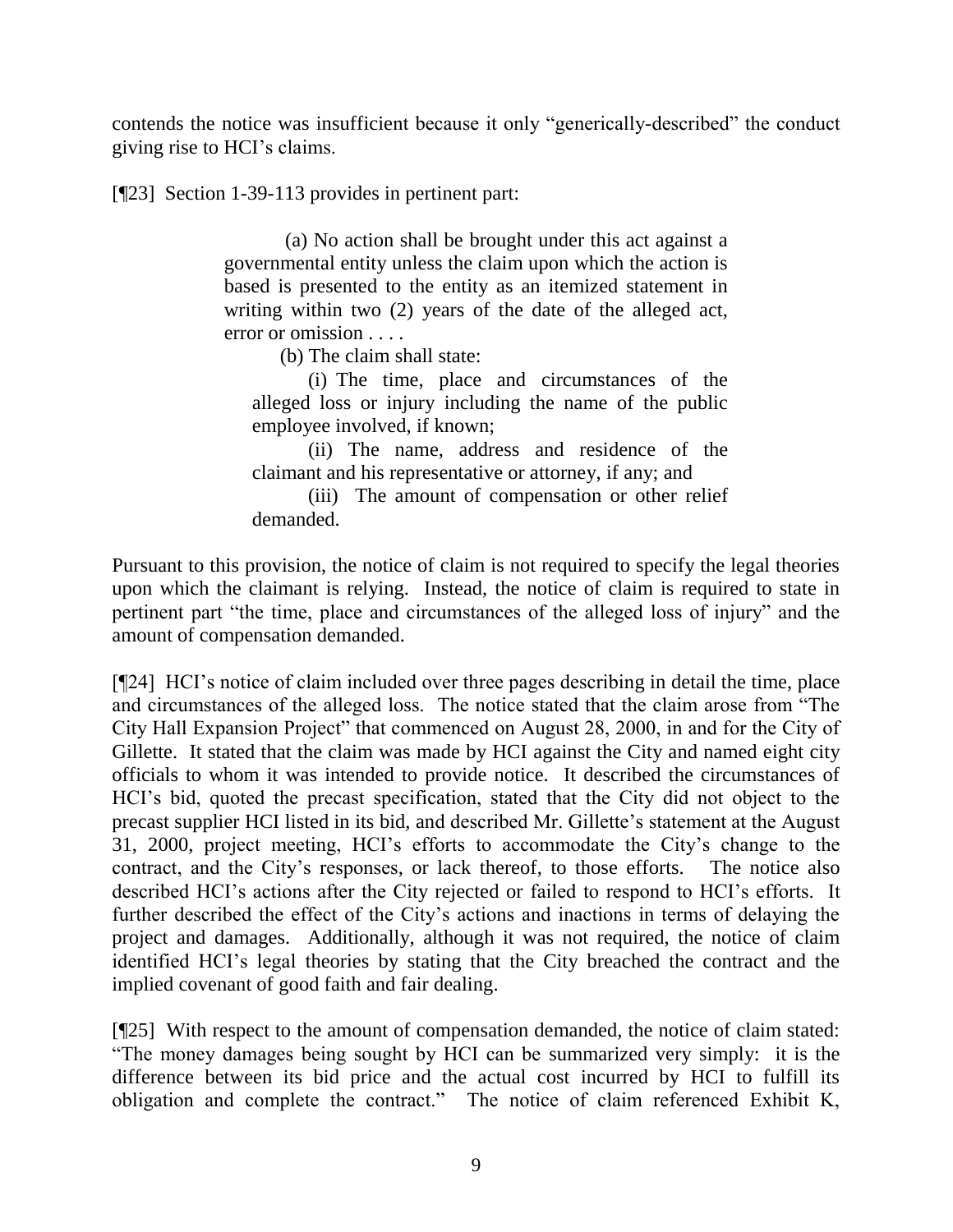Summary of Financial Impact to HCI, which is a one page document attached to the notice that itemized the \$1,300,016.57 in damages claimed by HCI. Exhibit K separated the damages into five categories: extended overhead cost impact, direct cost impacts, other costs, insurance and bonding, and sales tax increase. The "direct cost impacts" and "other costs" categories were further broken down into subcategories.

[¶26] We are at a loss to understand the City's assertion that the notice of claim left it to speculate as to the conduct giving rise to HCI's claim and resulting damages. It is clear from the notice that the conduct giving rise to HCI's claims was, first, the City's action in changing the project specifications and, second, the City's subsequent inaction in the face of HCI's efforts to keep the project on schedule. The notice also clearly sets forth the damages HCI claimed resulted from the City's conduct. Contrary to the City's assertion that HCI's notice of claim "generically-described" the conduct, we conclude that it fully complied with § 1-39-113.<sup>7</sup>

## *2. Recovery for Breach of the Implied Covenant of Good Faith and Fair Dealing*

[¶27] The City contends that once it established that it did not breach the contract, HCI could not recover for breach of the implied covenant of good faith and fair dealing and the district court erred in not granting its motions for judgment as a matter of law. The City asserts that the event HCI claimed gave rise to the breach of the implied covenant, i.e. Mr. Gillette's August 31, 2000, statement that HCI could not order the precast panels until its supplier was certified, did not breach the contract even if true because the contract unambiguously provided, first, that the architect did not have the authority to bind the City and, second, that all modifications must be in writing. Given these provisions, the City contends, Mr. Gillette's alleged statement had no effect on the contract and did not prevent HCI from ordering the precast panels from its uncertified supplier. Just as Mr. Gillette's statement did not constitute a breach of contract, the City argues, it could not constitute a breach of the implied covenant. The City asserts the issue is one of law subject to *de novo* review.

 $\overline{a}$ 

 $<sup>7</sup>$  In considering the City's claim that it had to speculate as to the conduct giving rise to HCI's claim, it is</sup> of some interest that HCI first presented its claim to the City by letter dated September 10, 2002. It provided more detail and reduced the damage amount it was claiming in a subsequent letter dated April 25, 2003. The parties then attempted to resolve the dispute through mediation with the AIA. After three sessions, the parties appeared to be at an impasse. Only then did HCI proceed with a formal notice of claim. Although actual notice of a claim does not excuse a failure to comply with the Wyoming Governmental Claims Act, when, as here, a party is involved in lengthy efforts to resolve a claim through mediation and then, when those efforts prove unsuccessful, receives a detailed notice of claim, it is difficult to imagine the party did not understand the basis for the claims.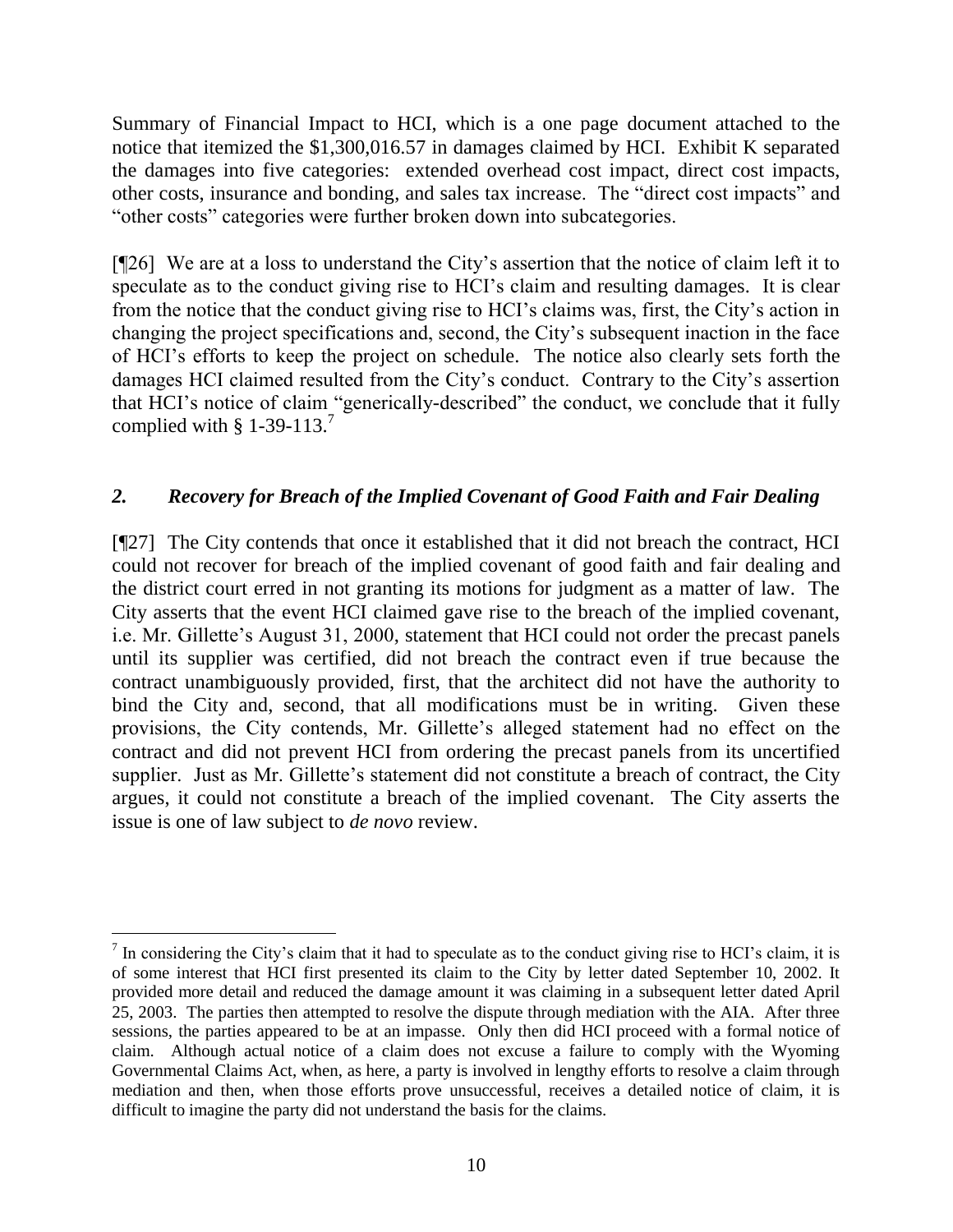[¶28] HCI contends that a party can breach the implied covenant of good faith and fair dealing without breaching the express terms of the contract. It argues that an implied covenant to cooperate and not interfere with contract performance exists in every contract separate and apart from the express terms. Regardless of the express contract terms, HCI asserts, the jury reasonably could have concluded that the City breached the implied covenant when, during the first months of the contract, its representatives told HCI it could not order the precast panels from Winfrey until Winfrey was certified. Additionally, or alternatively, HCI contends the jury could have concluded the City breached the implied covenant when it did not act on HCI's change order request to substitute Gage Brothers as the precast supplier until it was too late for HCI to meet the scheduled deadline. HCI asserts the question of whether the City breached the implied covenant of good faith and fair dealing was a factual one.

[¶29] To the extent the City claims the district court erred in denying its motions for judgment as a matter of law, the following standards govern our review:

> Judgment as a matter of law should be granted cautiously and sparingly. However, where the evidence is not legally sufficient to support a claim, the district court has an obligation to enter such a judgment. We review de novo a decision to grant or deny judgment as a matter of law, meaning we examine the record anew affording no deference to the district court's views. The test is whether the evidence appearing in the record is such that reasonable persons could reach but one verdict. We view the evidence in the light most favorable to the nonmoving party, giving that party the benefit of all reasonable inferences that may be drawn from the evidence. When the evidence permits more than one reasonable inference or the inferences favorable to the moving party are subject to doubt, the matter is properly for the jury to decide and a motion for judgment as a matter of law must be denied.

*Johnson v. Reiger*, 2004 WY 83, ¶ 8, 93 P.3d 992, 995 (Wyo. 2004) (citations omitted).

[¶30] Under Wyoming law, the implied covenant requires that neither party to a commercial contract act in a manner that would injure the rights of the other party to receive the benefit of the agreement. *Scherer Constr., LLC v. Hedquist Constr., Inc*., 2001 WY 23, ¶ 19, 18 P.3d 645, 654 (Wyo. 2001). It requires the parties to act in accordance with their agreed common purpose and each other's justified expectations. *Id*. A breach of the implied covenant occurs when a party interferes or fails to cooperate in the other party's performance. *Id*.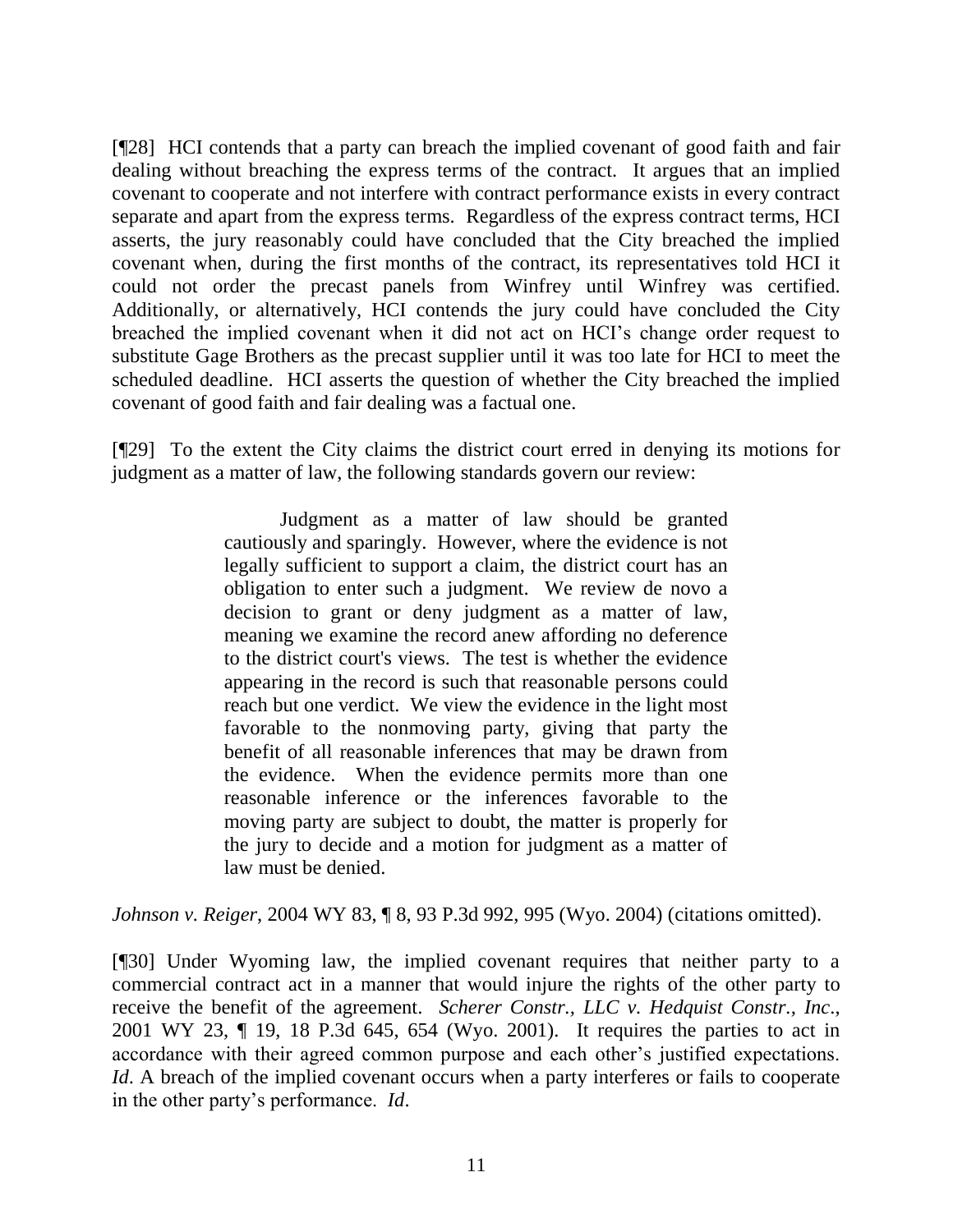[¶31] The implied covenant of good faith and fair dealing may not be used to create new, independent rights or duties beyond those agreed to by the parties. *Id*. Rather, it must arise from the language used or be indispensable to effectuate the intention of the parties as determined by the contract language, the parties' conduct and their course of dealing. *Id*. In the absence of evidence of self-dealing or breach of community standards of decency, fairness and reasonableness, the exercise of contractual rights alone will not be considered a breach of the covenant. *Id*.

[¶32] The question of whether the implied covenant of good faith and fair dealing was breached is ordinarily one of fact, focusing on the conduct alleged as constituting the breach within the context of the contract language, the parties' course of conduct and industry standards. *Id*. A party is entitled to judgment as a matter of law on the claim only where the actions alleged to have breached the covenant were in conformity with the clear contract language. *Id.* Where the evidence establishes a material dispute as to whether a party's conduct went beyond the exercise of contract rights and amounted to self-dealing or a violation of community standards of decency, fairness or reasonableness, the issue is one for determination by the fact-finder. *Id*.

[¶33] In claiming that it was entitled to judgment as a matter of law on the implied covenant claim, the City points to the following contract provisions:

# **1.1.1 THE CONTRACT DOCUMENTS**

The Contract Documents consist of the Agreement between Owner and Contractor (hereinafter the Agreement), Conditions of the Contract (General, Supplementary and other Conditions), Drawings, Specifications, Addenda issued prior to execution of the Contract, other documents listed in the Agreement and Modifications issued after execution of the Contract. A Modification is (1) a written amendment to the Contract signed by both parties, (2) a Change Order, (3) a Construction Change Directive or (4) a written order for a minor change in the Work issued by the Architect.

. . . .

**2.1.1** The Owner is the person or entity identified as such in the Agreement and is referred to throughout the Contract Documents as if singular in number. The Owner shall designate in writing a representative who shall have express authority to bind the Owner with respect to all matters requiring the Owner's approval or authorization. Except as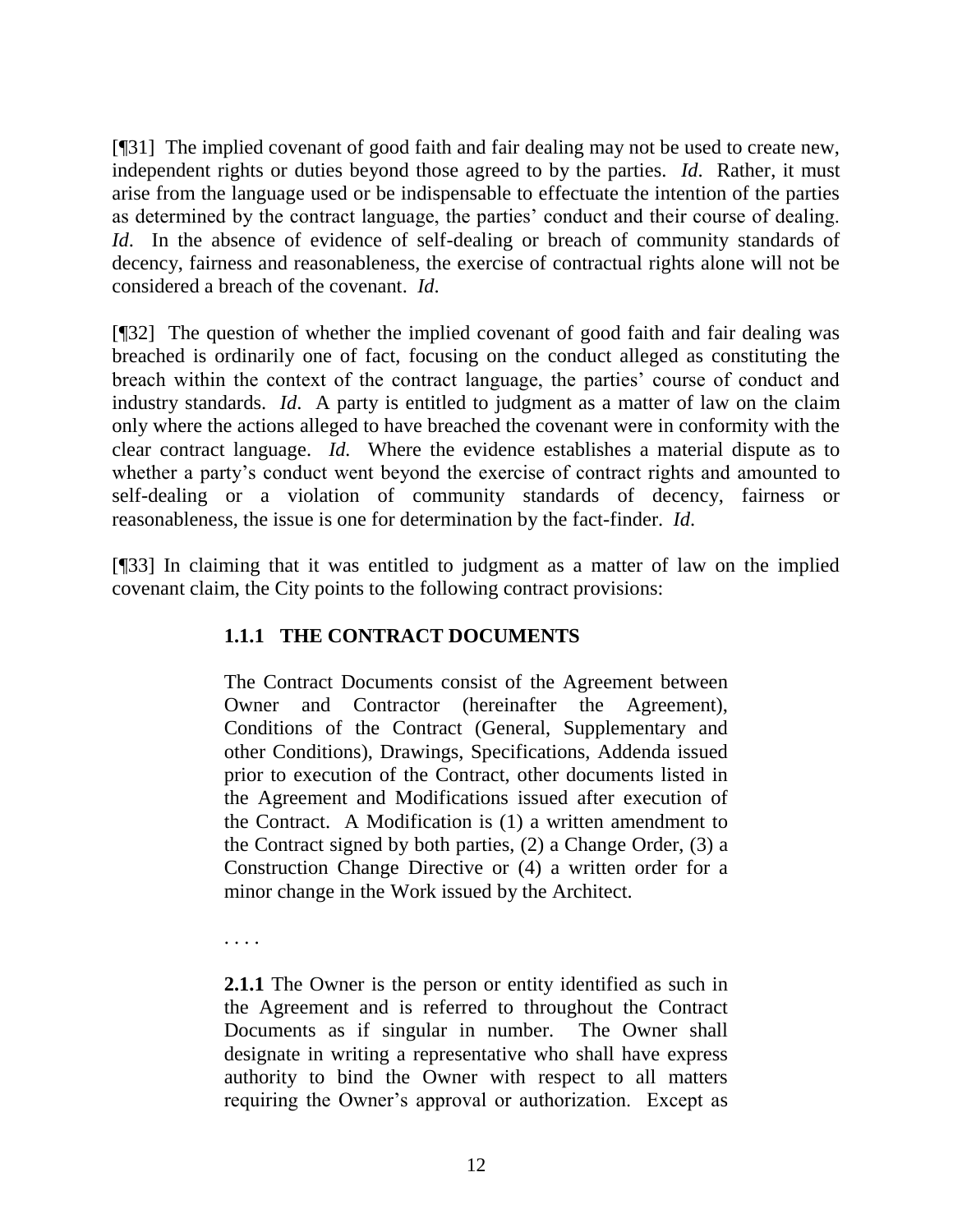otherwise provided in Subparagraph 4.2.1, the Architect does not have such authority. The term "Owner" means the Owner or the Owner's authorized representative.

[¶34] The contract identified the City as the Owner. Article 7.3 identified the City's representative as Dan Roberts, an Engineer II in the Department of Public Works. The City claims it was entitled to judgment as a matter of law on the implied covenant claim because the evidence was that its actions were in conformity with the contract, i.e. only Mr. Roberts had authority to bind the City; Mr. Gillette did not have such authority; contract modifications were required to be written; there was no written modification of the contract specification requiring certification prior to the start of production; therefore, the City did not breach the implied covenant when Mr. Gillette stated that the "Architect/City needs certification before precast order."

[¶35] The difficulty with the City's claim is that the evidence established a material dispute as to whether its conduct went beyond the exercise of its contract rights. The evidence created a reasonable inference that, rather than conforming to the agreed common purpose and HCI's justified expectations, the City instead interfered and failed to cooperate with HCI's ability to perform. *Scherer*, ¶ 18, 18 P.3d at 653. HCI presented evidence to show that, despite the contract provisions, the City went along with Mr. Gillette's oral modification of the contract specification.<sup>8</sup> Stella Alexander, HCI's office manager, testified that she was present at the August 31 project meeting and that Mr. Roberts nodded his head in agreement when Mr. Gillette stated certification was needed before the precasts were ordered. Rosemary Shubert, HCI's financial officer, who also attended the August 31 meeting, testified Mr. Roberts seemed to agree or at least did not disagree or object to Mr. Gillette's statement. Ms. Alexander also testified that no one from the City objected to, disputed or asked for correction of the minutes of the August 31 project meeting which included Mr. Gillette's statement that certification was needed before the precasts were ordered. The September 14 project meeting minutes also stated that the precast supplier needed to be certified before HCI ordered the precasts and, again, no one from the City objected to the minutes, asked that they be corrected or even pointed out that Mr. Gillette's statement was not correct.

 $8$  In addition to the evidence showing the City went along with Mr. Gillette's change to the contract, there was substantial evidence from which the jury could reasonably conclude that Mr. Gillette had the authority to bind the City at least on some matters. Article 4.2.1 of the contract provided that the architect was to administer the contract and was the City's representative during construction. Article 4.2.2 provided that the architect, as the City's representative, was to guard the City against construction defects and deficiencies. Article 4.2.4 provided that the City and HCI were to communicate through the architect. Article 4.2.6 gave the architect authority to reject work that did not conform to the contract. Article 4.2.7 required the architect to review HCI's submittals for checking conformance with the contract. Article 4.2.8 required the architect to prepare change orders. Article 4.2.11 required the architect to interpret and decide matters concerning performance under and requirements of the contract on written request of HCI or the City. Articles 4.4.1 and 4.4.5 required claims to be submitted to the architect and provided that the architect's decision concerning any claim was final and binding on the parties subject to mediation.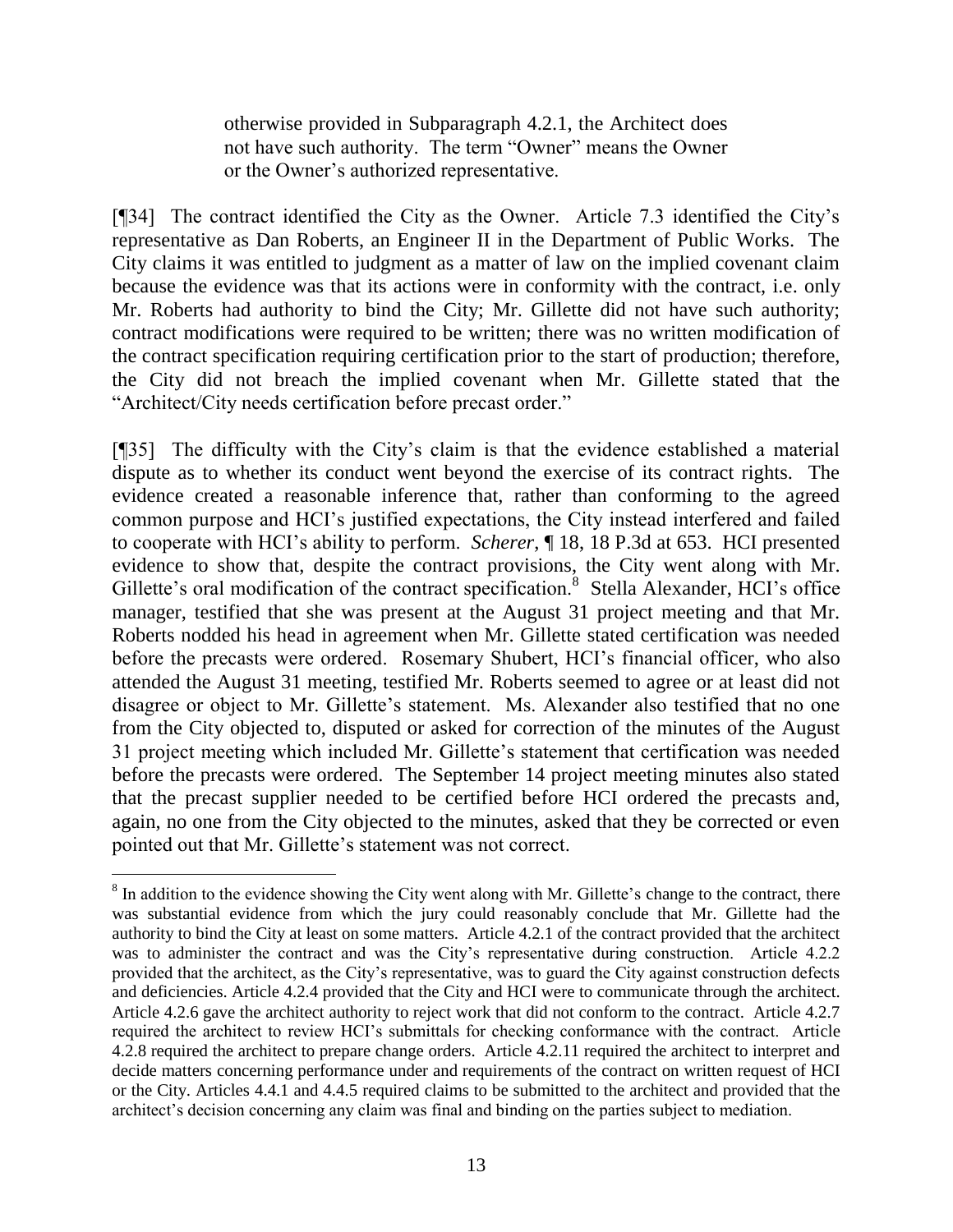[¶36] Additionally, Mr. Hladky, who did not attend the August 31 meeting, testified that upon being informed about Mr. Gillette's statement by his employees after the meeting, he went to talk to Mr. Gillette and Mr. Roberts. He testified that he told Mr. Roberts they could not wait to order the precast panels, that was not the deal as stated in the contract specifications and the panels needed to be ordered then. Mr. Roberts' response was that he was responsible for job quality. Mr. Hladky testified that it was clear from Mr. Roberts' response that the City concurred with Mr. Gillette's statement that Winfrey's certification was needed before the panels were ordered. Mr. Hladky testified that after speaking with Mr. Roberts, he had Ms. Alexander send a letter the same day advising Winfrey that it needed its precast certification before HCI could order the panels.

[¶37] In addition to the evidence tending to show that the City breached the implied covenant when it went along with Mr. Gillette's oral modification of the contract specification, the evidence also permitted a reasonable inference that the City breached the covenant when it did not act on HCI's change order request to substitute Gage Brothers as the precast supplier until after the scheduled deadline had passed. Mr. Hladky testified that after Mr. Gillette told him Winfrey needed to be certified before the precast panels were ordered, he expressed his concern to the City that waiting for the certification to order the panels would delay the project. He testified that by September, when he was still being told he could not place the order until Winfrey was certified, he was considering other options. He offered to hire an inspector to watch the panels being made so as to ensure their quality. Mr. Gillette rejected the proposal because it waived the certification requirement. At his expense, Mr. Hladky offered to take Mr. Gillette to visit Winfrey's plant in the hope that upon seeing the plant Mr. Gillette would allow HCI to order the precast panels before Winfrey received certification. Mr. Gillette rejected that offer as well. Mr. Hladky requested a change order to substitute Gage Brothers, who was already certified, as the precast panel supplier. Ms. Alexander testified that on September 18, 2000, she typed the change order request and sent it to Mr. Gillette. She testified that Mr. Gillette called her a couple of days later and told her to void the request.

[¶38] Mr. Hladky then set up a special meeting with John Darrington, the city administrator and the primary contact between the City engineers and city council, in the hope that he would approve the change order request to substitute Gage Brothers for Winfrey. Mr. Darrington testified that he attended a meeting on October 5, 2000, with Mr. Hladky, Mr. Gillette and Mr. Roberts. In his October 5 memorandum following the meeting, Mr. Darrington stated that Mr. Hladky asked him to attend because he thought as city administrator Mr. Darrington could approve the change order request to substitute Gage Brothers as the precast panel supplier. Mr. Darrington responded by suggesting that perhaps Mr. Hladky could get Winfrey to assume liability for the damages that would result from the delay caused by the lack of certification.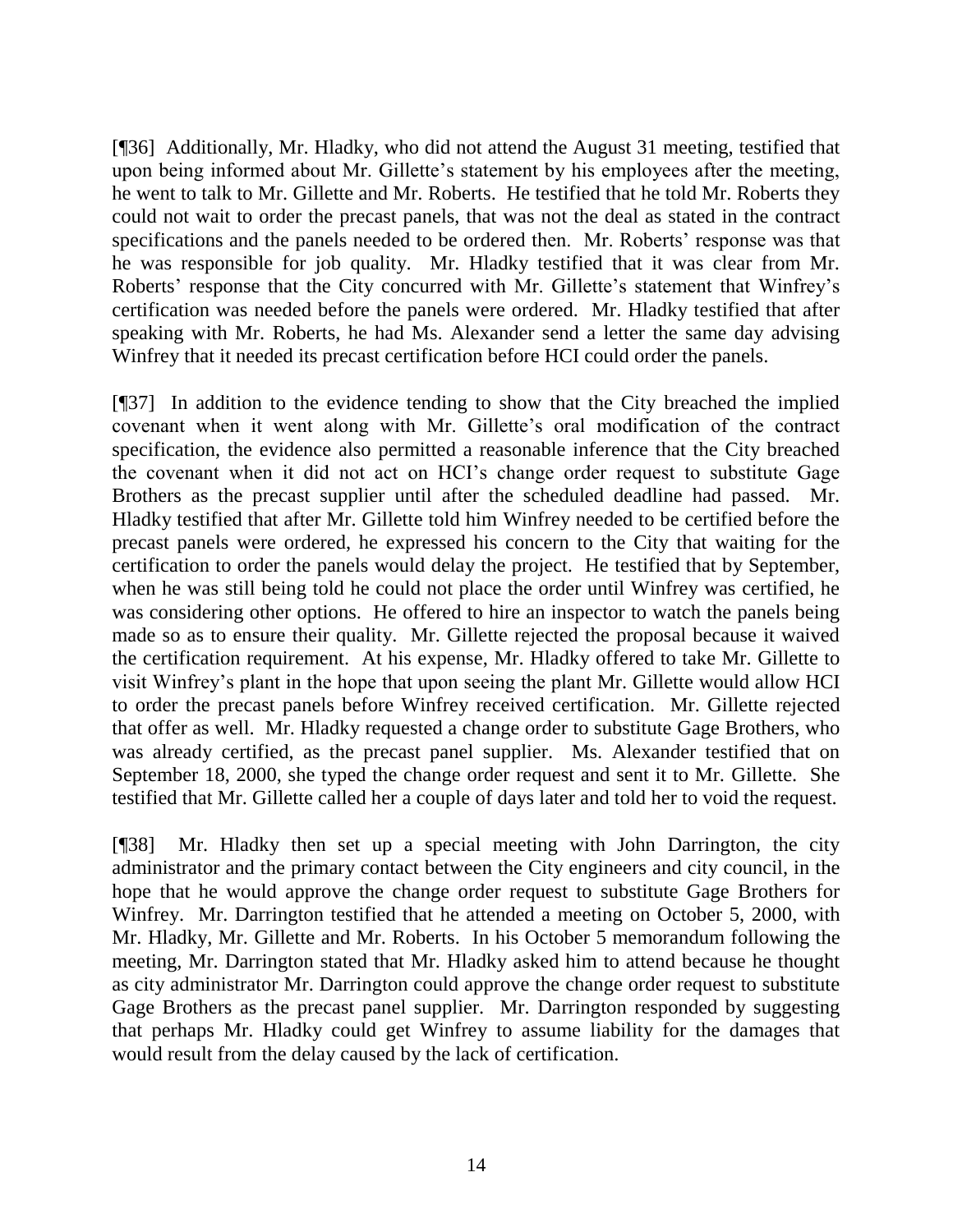[¶39] There is no question from the testimony that the City knew by September or early October of 2000 that the precast panels needed to be ordered or the project would be delayed and damages would result. Yet, the City took no action to allow HCI to order the precast panels from Winfrey or, alternatively, to substitute Gage Brothers as the supplier. By November 14, 2000, when the City finally approved the change order request, the scheduled deadline for the precast panels had passed.

[¶40] Viewing the evidence in the light most favorable to the nonmoving party, as we must, and giving HCI the benefit of all reasonable inferences that may be drawn from the evidence, we conclude the evidence permitted more than one reasonable inference and the inferences favorable to the City were subject to doubt. Thus, the issue of whether the City breached the implied covenant of good faith and fair dealing by interfering or failing to cooperate with HCI's ability to perform was for the jury to decide and the district court properly denied the motion for judgment as a matter of law.

[¶41] To the extent that the City contends a breach of the implied covenant claim does not survive after a finding that the contract was not breached, we point to *Cathcart v. State Farm Mut. Auto. Ins. Co.,* 2005 WY 154, ¶ 25, 123 P.3d 579, 589 (Wyo. 2005) in which this Court stated:

> [T]he two claims require proof of independent elements and are not mutually dependent, meaning one can be maintained without the other. While an insured may state causes of action for breach of contract and breach of the duty of good faith and fair dealing, the insured does not need to prevail on the breach of contract claim to prevail on the claim for breach of the duty of good faith and fair dealing.

*See also*, *State Farm Mut. Auto. Ins. Co. v. Shrader*, 882 P.2d 813, 828 (Wyo. 1994). The City's legal position is without support.

# *3. Recovery of Delay Damages*

[¶42] The City claims next that, once the jury found that it did not breach the contract, it was not appropriate to utilize the total cost method of proving damages for breach of the implied covenant. The City contends that the total cost method of calculating damages is disfavored even in breach of contract cases and there is no authority for its use in determining damages where, as here, there was no breach of contract. Even assuming such damages were recoverable for breach of the implied covenant, the City claims HCI did not establish the elements necessary to recover under the total cost method. The City also asserts the exclusive remedy available to HCI was an extension of time, not monetary damages.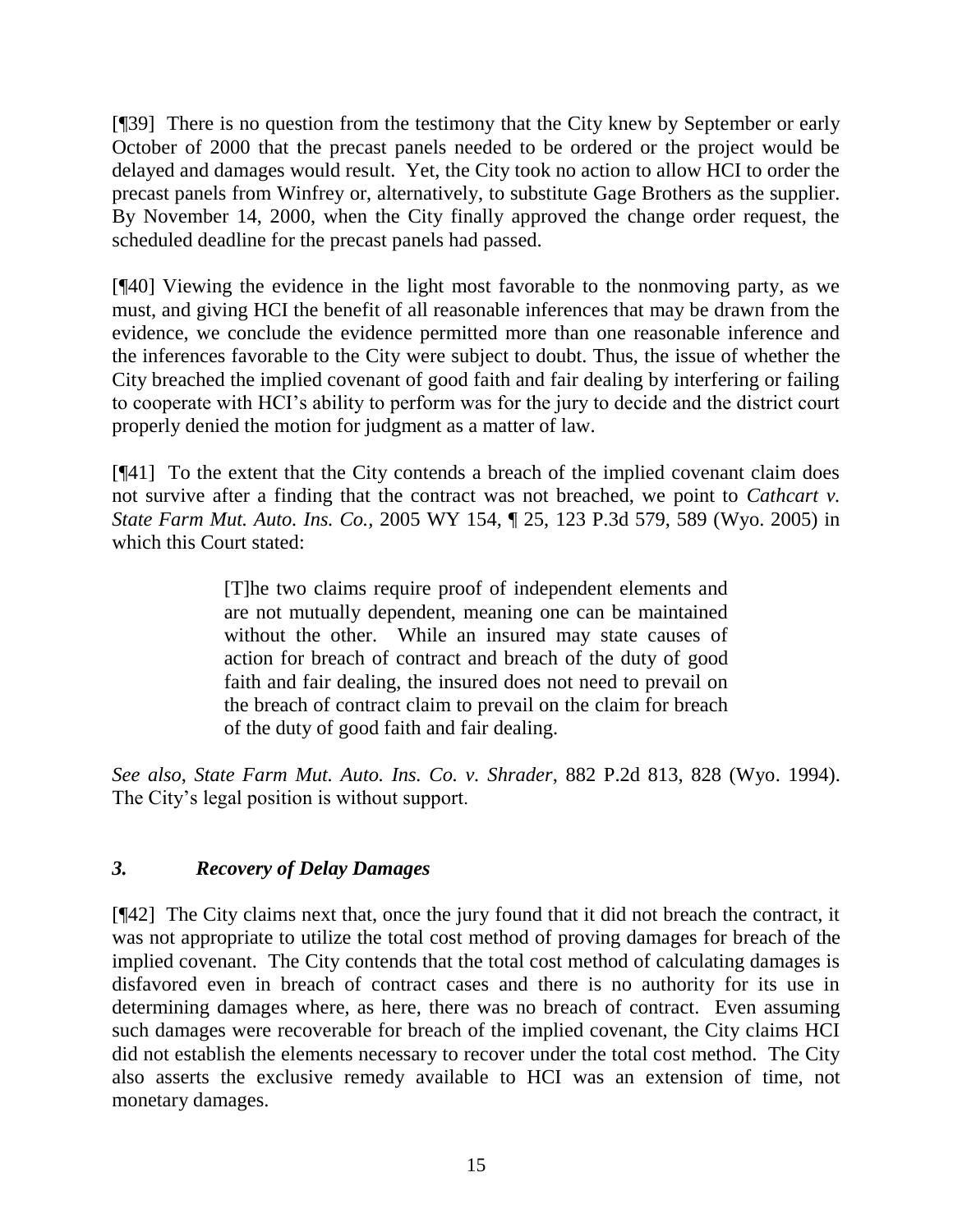[¶43] HCI responds that the contract allowed the contractor to recover money damages, the jury properly awarded monetary damages for breach of the implied covenant and HCI proved the elements necessary for recovery under the total cost method. These same arguments were made twice during the trial and again after the verdict. The district court ruled against the City and for HCI each time.

## *a. Contract Remedy for Delay*

. . . .

[¶44] We begin with the City's claim that the exclusive remedy for delay available to HCI under the contract was an extension of time. The City points to Article 8 of the standard form contract which provides:

> 8.3.1 If the Contractor is delayed at any time in the commencement or progress of the Work by an act or neglect of the Owner or Architect, or of an employee of either . . . or by changes ordered in the Work . . . or other causes beyond the Contractor's control, . . . then the Contract Time shall be extended by Change Order for such reasonable time as the Architect may determine.

The City further claims that HCI did not follow the contract claims procedures requiring claims, including claims for extension of time, to be filed within 21 days of the event giving rise to the claim. The City asserts HCI waived its right to a time extension by failing to follow the procedures set forth in the contract.

[¶45] HCI responds that the contract allowed the contractor to recover money damages. It cites the following provisions of the contract:

> Article 8.3.3 This Paragraph 8.3 does not preclude recovery of damages for delay by either party under other provisions of the Contract Documents.

> Article 13.4.1 Duties and obligations imposed by the Contract Documents and rights and remedies available thereunder shall be in addition to and not a limitation of duties, obligations, rights and remedies otherwise imposed or available by law.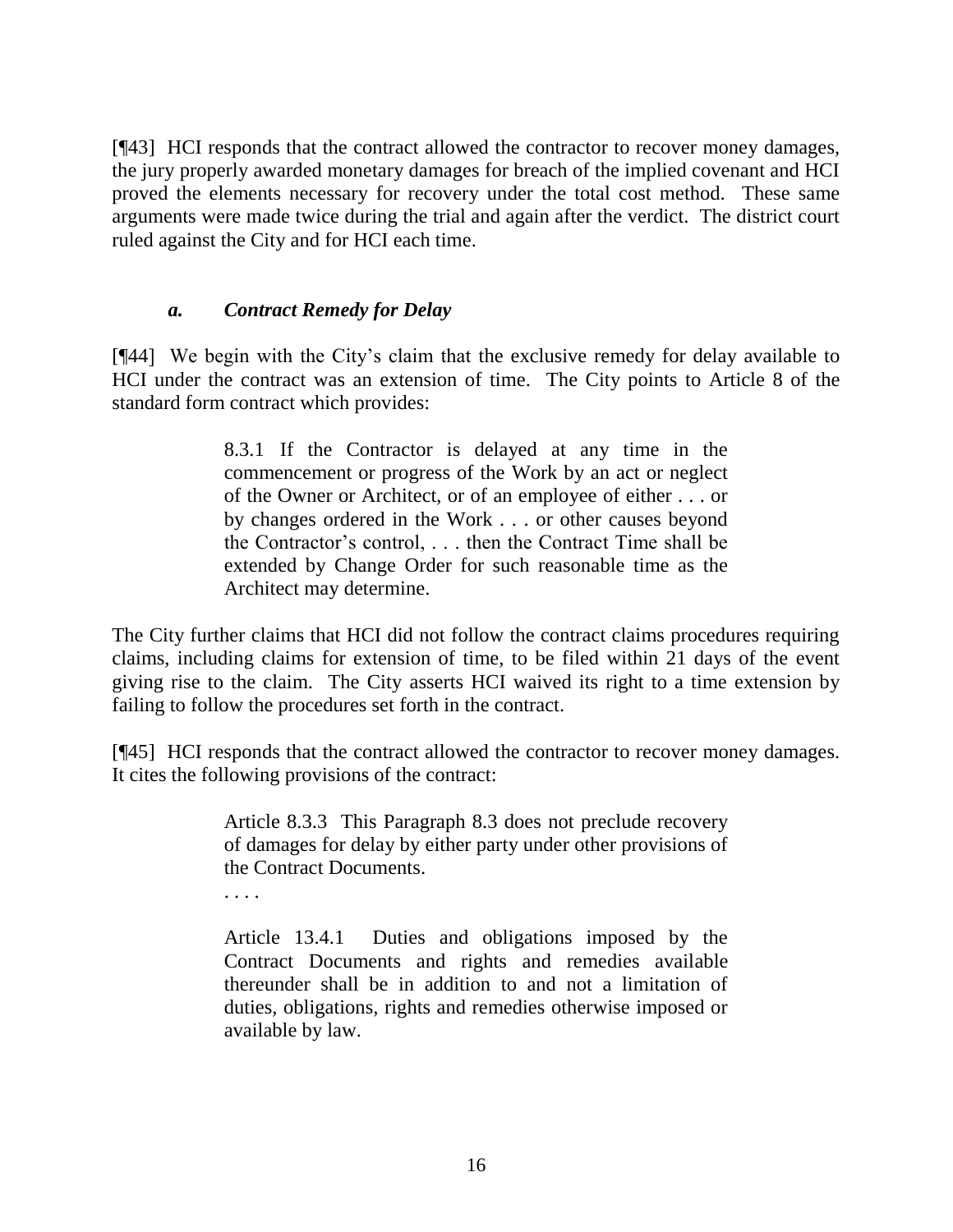HCI references *State Highway Comm'n v. Brasel & Sims Constr. Co., Inc.,* 688 P.2d 871, 877 (Wyo. 1984) for the principle that delay damages are available at law. Additionally, HCI quotes William Schwartzkopf, the City's construction expert and author of Calculating Construction Damages (2d ed. 2001), as having stated that Article 8.3 of the AIA General Conditions of the Contract for Construction does not preclude delay damages. *Id*. § 14.02(c), 284.

[¶46] Implicit in the district court's rulings on the City's motions was the legal conclusion that the contract allowed the recovery of money damages. Courts interpret contracts to effectuate the parties' intention, as expressed in the language of the agreement. *Reynolds v. Milatzo*, 2007 WY 104, ¶ 14, 161 P.3d 509, 513 (Wyo. 2007). As long as the contract language is clear and unambiguous, our obligation on appeal is to interpret it as a matter of law. *Id*. The parties to a contract are free to incorporate within their agreement whatever lawful terms they desire, and the courts are not at liberty, under the guise of judicial construction, to rewrite the contract. *Christensen v. Christensen*, 2008 WY 10, ¶ 13, 176 P.3d 626, 629 (Wyo. 2008).

[¶47] The provisions at issue are part of the general conditions of construction contracts published by the AIA. This Court has considered these provisions in prior cases but has not previously been asked to decide whether they preclude the recovery of money damages. In *Quin Blair Enterprises, Inc. v. Julien Constr. Co*., 597 P.2d 945, 949 (Wyo. 1979), this Court held that the contractor's failure to submit a written request for an extension of time to complete the project as required by Article 8.3 precluded his claim that he was entitled to credit for the delay caused by the owner. In *State Surety Co. v. Lamb Constr. Co*., 625 P.2d 184, 192 (Wyo. 1981), we held that Article 8.3 required the contractor to obtain extensions even for delays caused by the owner and the contractor's failure to do so made it liable to the owner for damages resulting from the delay. Both *Quin* and *Lamb* involved claims brought by the owner against the contractor for delay damages and in both cases the Court upheld part of the damage award. However, the issue of whether the contract precluded the contractor from recovering money damages for owner caused delay was not raised or discussed.

[¶48] This Court has adhered to the principle that remedies provided in a contract are generally not exclusive. *Dewey v. Wentland*, 2002 WY 2, ¶ 40, 38 P.3d 402, 417 (Wyo. 2002); *Walters v. Michel*, 745 P.2d 913, 915 (Wyo. 1987). Rather, such remedies are merely some of several remedies which might be pursued by an injured party. *Id*. This Court also has found it significant when an agreement does not include a limiting "exclusive remedy" clause or contains a clause recognizing the rights available at law or in equity. *Dewey*, ¶ 41, 38 P.3d at 417. Although *Dewey* and *Walters* involved disputes about whether the remedies of damages and specific performance were available under the respective contracts, we think the principles espoused in those cases are equally applicable here.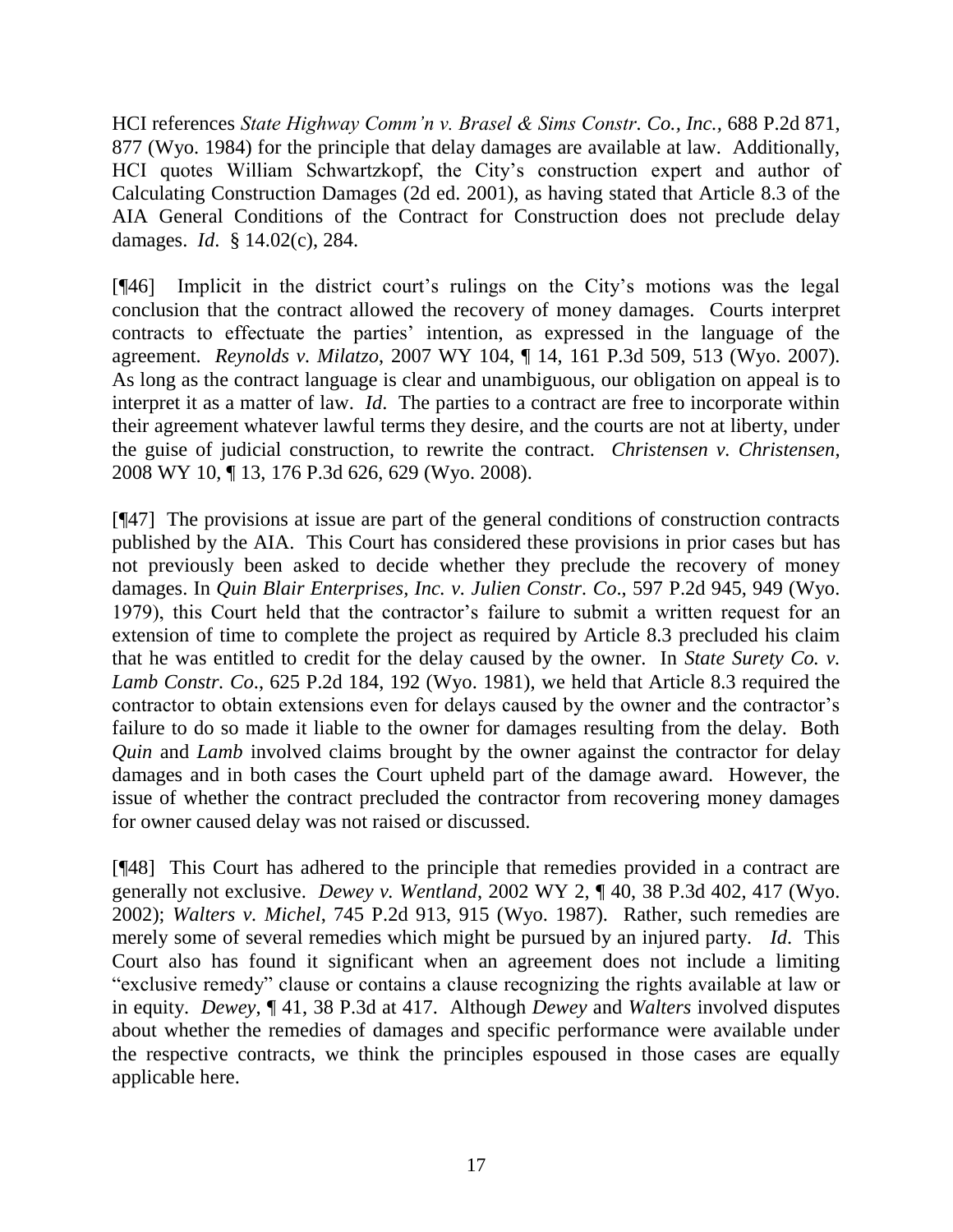[¶49] Article 8.3 of the construction contract does not provide that an extension of time was the "exclusive remedy" available for delay. It does provide, however, that the remedies available under the contract were in addition to those remedies available at law. One of the remedies available at law for breach of the implied covenant is contract damages. Therefore, it is reasonable to conclude that an extension of time was not the exclusive remedy available to HCI for City caused delay but was merely one remedy that HCI could pursue.

[¶50] Moreover, a leading commentator on construction law provides the following example of a typical "no damage for delay" clause:

> If the Contractor is delayed by the Owner or Architect or any Agent or employee of either, the Contractor's sole and exclusive remedy for delay shall be the right to a time extension for completion of the Contract and not damages.

Robert F. Cushman and James J. Myers, *Construction Law Handbook*, § 26.01 (1999). Unlike this provision, the contract provision at issue here does not state that the "sole and exclusive" remedy for delay is a time extension nor does it say recovery of damages is not allowed. We hold that Article 8.3.1 is not a "no damage for delay" clause; therefore it did not preclude HCI from recovering damages and the district court properly reached the same conclusion. We turn to the City's claim that the district court erred in allowing the jury to consider the total cost method in calculating damages.

## *b. Total Cost Method of Calculating Damages*

[¶51] The total cost method compares the actual costs incurred, plus profit, to the bid amount and seeks the difference. Cushman, *supra* § 34.02. It is disfavored primarily because it attributes all responsibility to the owner without establishing a clear causal connection between the owner's breach and the increased costs. *Id*. In *Frost Constr. Co. v. Lobo, Inc.,* 951 P.2d 390, 397-98 (Wyo. 1998), a breach of contract case, this Court said:

> The proper measure of damages is the amount of the contractor's extra costs directly attributable to the ... breach [ ]. Obviously, the preferable method for calculating such losses would be to itemize and total the cost of each piece of equipment or material and each man hour necessitated by the unanticipated conditions encountered in performing the contract. Such exactness is not always possible or necessary.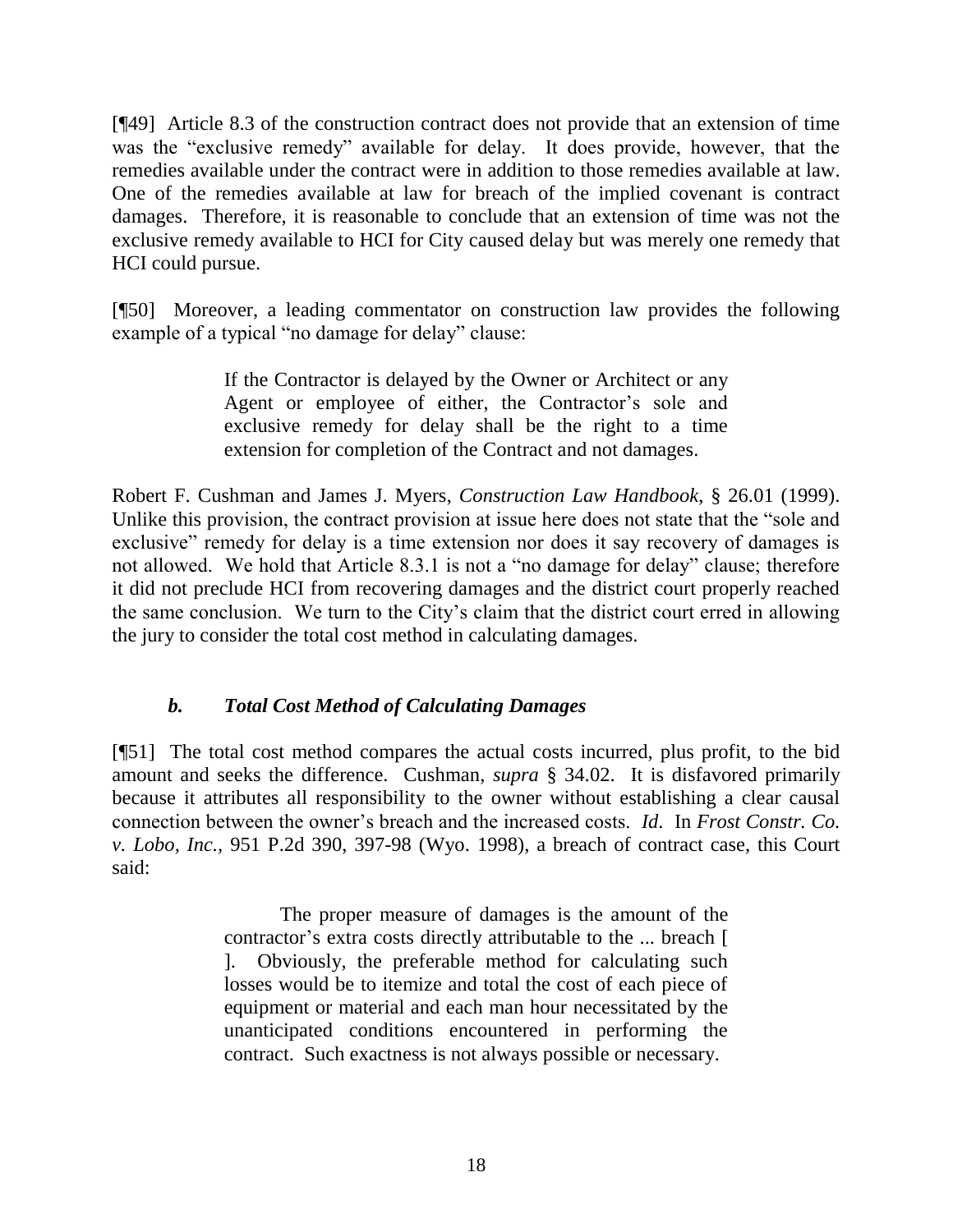The total-cost method of computing recovery, while generally disfavored by the courts, is permissible where the breach or unexpected conditions pervade substantial areas of performance. . . . [T]he requirements for use of the total-cost method . . . [are proof that]:

(1) the nature of the particular losses make[s] it impossible or highly impracticable to determine them with a reasonable degree of accuracy; (2) the plaintiff's bid or estimate was realistic; (3) its actual costs were reasonable; and (4) it was not responsible for the added expenses. . . .

(citations omitted).

[¶52] We applied these principles in *Frost* to uphold the district court's use of the total cost method for determining contract damages. In *Frost*, the parties entered into an oral contract in which Frost subcontracted to perform paving work on Lobo's highway construction project. After entering into the original agreement, Frost attempted to add conditions to the agreement. When Frost submitted a new contract containing the conditions and failed to sign and return the original agreement, Lobo hired another company to perform the paving work. Frost filed a breach of contract action and Lobo counter-claimed for breach of contract. The district court concluded Frost breached the contract by failing to perform the paving work and awarded damages based upon the total cost method. We affirmed, finding that the breach pervaded Frost's entire obligation under the contract. *See also State Highway Comm'n,* 688 P.2d at 880 (holding that use of the total cost method was appropriate under the circumstances).

[¶53] As reflected in *Frost*, the preferred method of calculating breach of contract damages under Wyoming law is to itemize the extra costs directly caused by the breach. However, where such precise itemization is not possible, use of the total cost method is permissible if the breach substantially affected performance and the contractor proves the requisite elements. Wyoming has recognized that a breach of the implied covenant of good faith and fair dealing may be actionable in contract for compensatory damages. *Cathcart,* ¶ 24, 123 P.3d at 589; *Shrader*, 882 P.2d at 825. Thus, as is the case for breach of contract damages, damages for breach of the implied covenant may be calculated using the total cost method when the breach substantially affected performance and the requisite elements are proven.

[¶54] As noted, the City claims it was error to allow the jury to consider the total cost method because HCI did not prove the necessary elements. On that basis, the City moved at the close of the evidence for judgment as a matter of law. Considering the evidence in the light most favorable to HCI as it was required to do, the district court denied the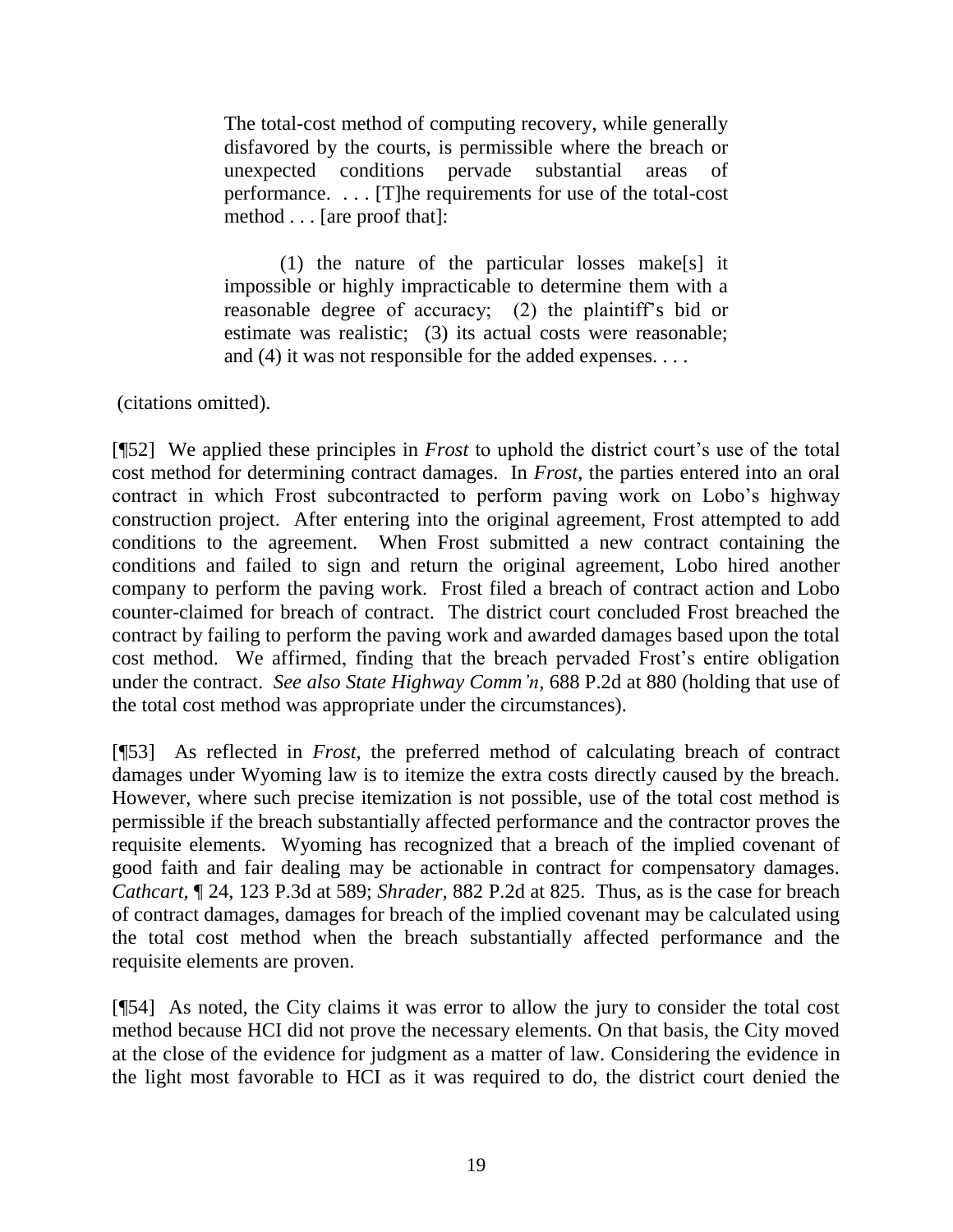motion and submitted the question of damages to the jury. The City renews its claim of error on appeal.

[¶55] HCI responds that it proved the required elements of the total cost method; however, that method was only one of the methods used to calculate its damages; therefore, it would not have been appropriate to single out the total cost method for instruction; the general contract damages instruction the district court gave adequately informed the jury concerning the applicable law; and, in any event, the jury did not award damages based upon the total cost method.

[¶56] To the extent the City claims error in the denial of its motion for judgment as a matter of law on the total cost method, we review the district court's decision *de novo*, meaning we examine the record anew and afford no deference to the district court's views. *Johnson*, ¶ 8, 93 P.3d at 995. If the evidence, viewed in the light most favorable to HCI, permits more than one reasonable inference or the inferences favorable to the City are subject to doubt, the matter was properly for the jury to decide and the district court did not err in denying the motion.

[¶57] As noted above, the threshold question for use of the total cost method is whether the breach pervaded substantial areas of performance. *Frost*, 951 P.2d at 398. Mr. Hladky testified that HCI was ready to send out the purchase order for the precast panels when Mr. Gillette changed the deal. He testified that, but for Mr. Gillette's statement and the City's concurrence with it, HCI probably would have ordered the precast panels within a day or so. Mr. Hladky testified that he needed to order the precast panels so that Winfrey could design where the imbeds would be placed in time for the architect to approve them, a process that could take a month, and allow the concrete subcontractor to pour the walls in time for them to cure before the panels arrived.

[¶58] Mr. Hladky further testified that as the time came and went for Winfrey to meet the deadline, he attempted to obtain a change order to allow him to use Gage Brothers. He testified that HCI still could have met the deadline if the City had approved his request in October. The fact that the approval did not come until November 14 made it impossible for HCI to meet the scheduled deadline for phase 1 of the project.

[¶59] HCI also presented the expert testimony of Norm Davies, the owner of his own construction company with over forty years experience in construction. Mr. Davies testified that the City's handling of the precast panels had a major impact on HCI, forcing the construction company to change its complete as-bid construction plan. He testified that the panels were the critical element on phase 1 of the project and the delay in ordering them prevented HCI from getting the imbeds, pouring the concrete, receiving and installing the panels, and installing the drywall, studs, electrical and mechanical work. Mr. Davies testified that the delay resulting from HCI's inability to order the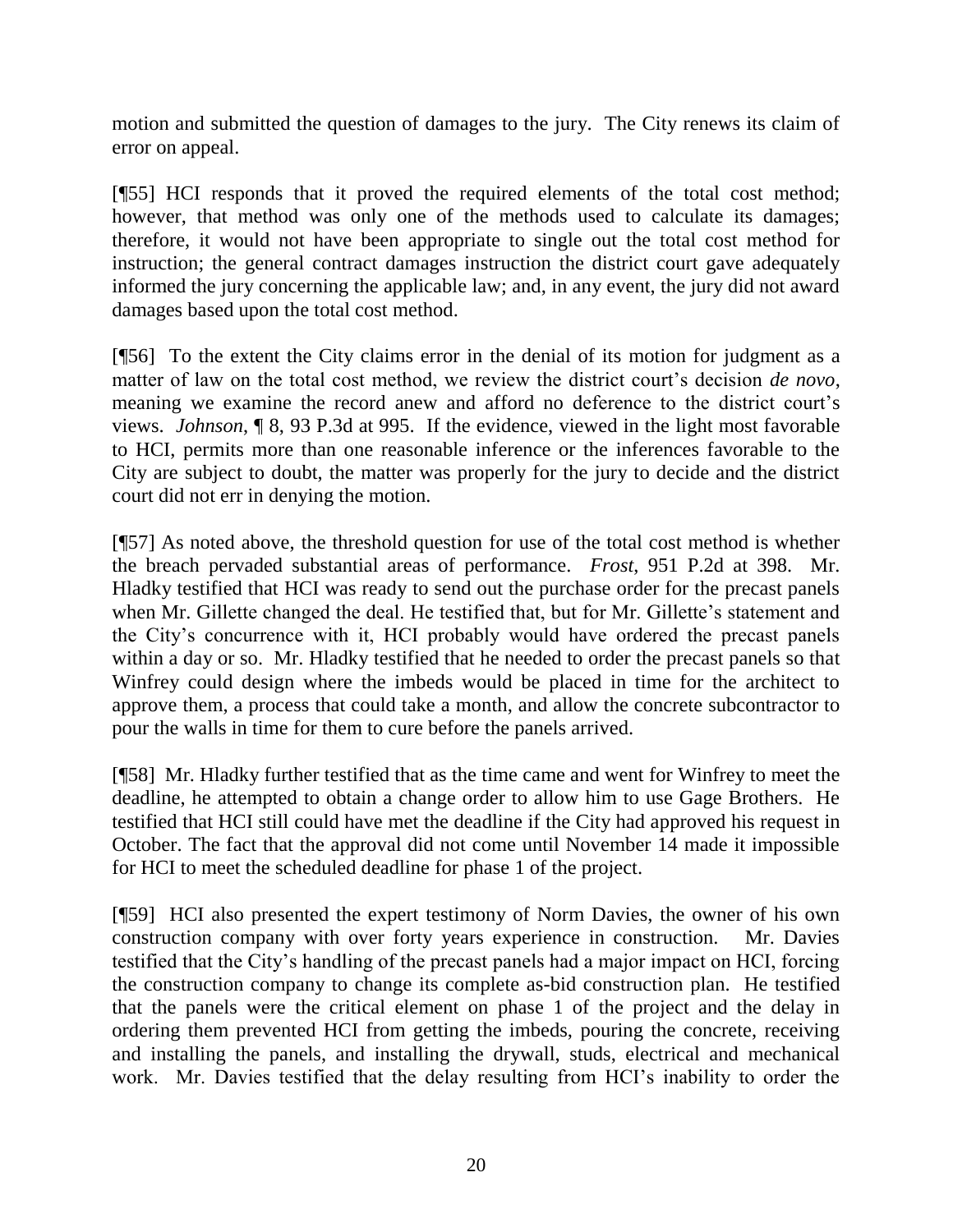precast panels also caused further delay due to weather conditions, loss of productivity and unavailability of subcontractors.

[¶60] We have already concluded that the evidence was sufficient to allow a reasonable juror to conclude that the City breached the implied covenant of good faith, first, by failing to allow HCI to perform in accordance with the written specification and, second, by failing to issue the change order. We further conclude that the evidence, viewed in the light most favorable to HCI, permitted more than one reasonable inference as to whether the City's breaches substantially pervaded performance under the contract. Therefore, the district court properly denied the City's motion for judgment as a matter of law on the total cost method if HCI presented sufficient evidence of each of the following elements: (1) the nature of the losses made it impossible or highly impracticable to determine them with a reasonable degree of accuracy; (2) HCI's bid or estimate was realistic; (3) HCI's actual costs were reasonable; and (4) HCI was not responsible for the added expenses. *Frost*, 951 P.2d at 397.

[¶61] Addressing the first element, we hold that the evidence, viewed in the light most favorable to HCI, permitted more than one reasonable inference as to whether the nature of HCI's losses made it highly impracticable to determine them with a reasonable degree of accuracy. James Adrian, Ph.D., a professor, lecturer and consultant in the field of construction productivity, estimating, scheduling and accounting, testified that the City's change on the precast supplier certification issue essentially resulted in a different project than HCI bid, the cumulative effect of which was difficult to calculate. Dr. Adrian testified that this circumstance made the total cost method the only appropriate method of figuring financial damage. He stated that it was not possible to accurately calculate productivity after a major disruption like what occurred on this project using any other method. Given this testimony, the evidence was sufficient to permit more than one reasonable inference and judgment as a matter of law would not have been appropriate as to the first element necessary for use of the total cost method.

[¶62] HCI also presented evidence establishing a reasonable inference on the second element necessary for use of the total cost method, i.e. that its bid was realistic. Mr. Gillette reviewed all of the bids and recommended that the City award the project to HCI. He testified that he had no problem with the amount of the bid and never felt that HCI underbid the project. In fact, the evidence showed that HCI's bid of \$3,623,068 was in line with the architect's estimate of \$3,700,000 for what the project would cost. Additionally, Mr. Davies testified that the bid was reasonable. He testified that it was clear from comparing HCI's bid with those of other bidders that HCI did not overbid the project. He also testified from his review of the project documents that it was clear HCI did not underbid the project in order to get the job with the intention of then obtaining change orders to increase its profit. He based this conclusion on the fact that only two of the ninety some change orders were initiated by HCI. This evidence was sufficient to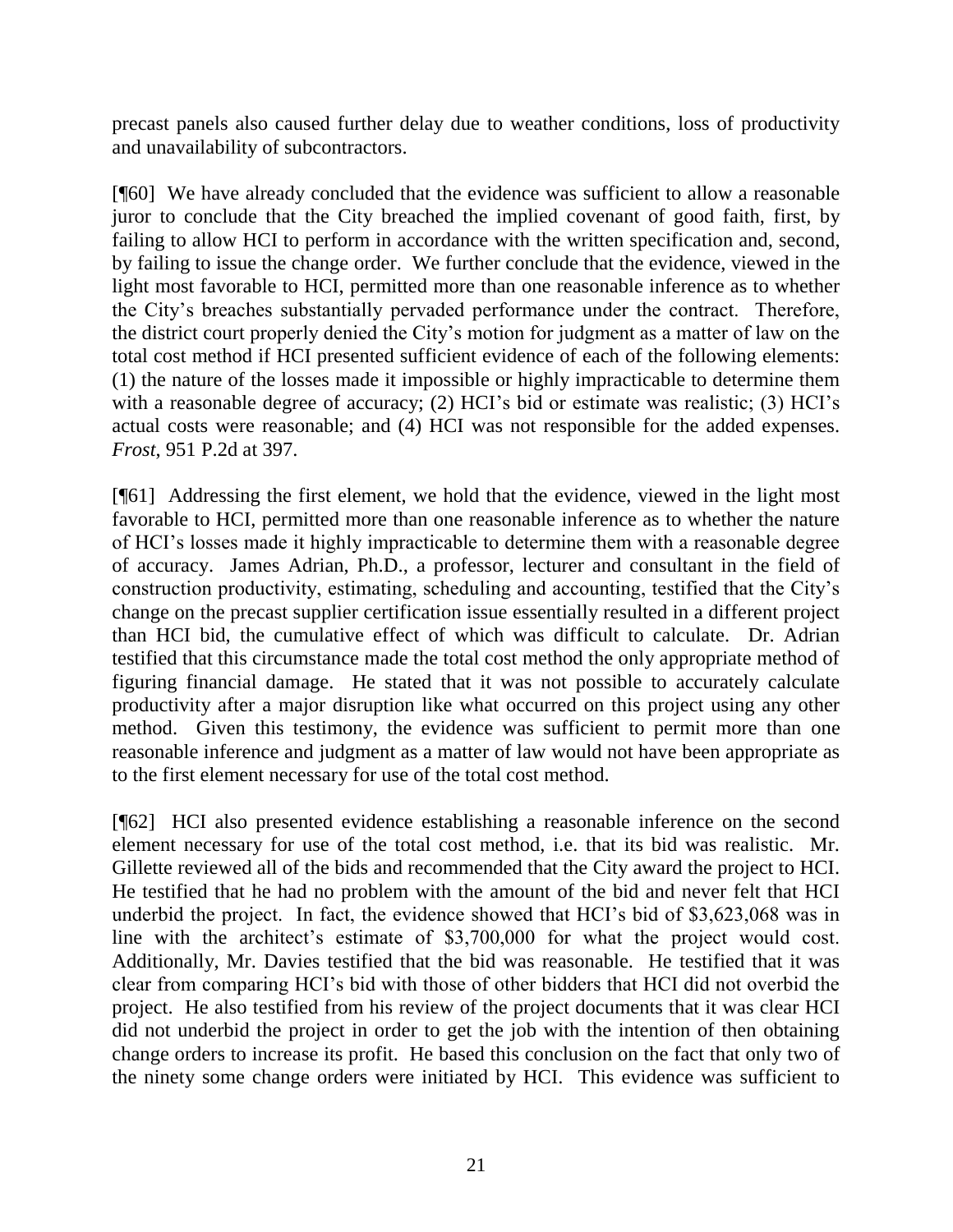raise a reasonable inference as to the second element necessary for calculating damages using the total cost method.

[¶63] Consistent with the third element, HCI presented evidence that its actual costs were reasonable. Mr. Davies testified that in his opinion, considering that "it was a tough time to get qualified tradesmen and personnel on [job] sites," the costs were reasonable. Dr. Adrian also testified that HCI's actual costs were reasonable. Even the City's own expert testified that a high percentage of HCI's actual costs were reasonable.

[¶64] Finally, addressing the last element necessary for use of the total cost method, HCI presented evidence that it was not responsible for the added expenses. Mr. Hladky testified that the City was responsible for the added expenses caused by the delay and that none of the expenses included in HCI's claim were attributable to HCI. Mr. Davies also testified that the responsibility for the added expenses lay with the City.

[¶65] Although the City presented evidence to refute HCI's evidence as to each of the elements necessary for use of the total cost method, it is clear from our review of the record that the evidence presented, viewed in the light most favorable to HCI, supported submission of the total cost method of calculating damages to the jury. We turn to consideration of the City's claim that the district court erred in not adequately instructing the jury concerning the damages evidence.

# *c. Damage Instructions*

[¶66] In essence, the City claims it was error to instruct the jury only as to the general measure of contract damages and not to instruct also on the elements necessary for recovery using the total cost method. The City contends this error allowed the jury to consider damages without having sufficient guidance as to how to calculate them.

[¶67] HCI asserts that it presented evidence of alternative methods of calculating damages including, in addition to the total cost method, the modified total cost method and the jury verdict method. Given the evidence as to these alternative methods, HCI contends it would have been improper for the district court to single out the total cost method for a separate instruction. HCI asserts it was appropriate under these circumstances for the district court to instruct the jury as to the general measure of contract damages.

[¶68] When reviewing claimed error in instructing the jury, we consider whether the instructions, taken as a whole, adequately and clearly advise the jury of the applicable law. *Parrish v. Groathouse Constr., Inc*., 2006 WY 33, ¶ 7, 130 P.3d 502, 505 (Wyo. 2006). The district court is not obligated to give an instruction offered by a party as long as the jury is adequately instructed on the law as it pertains to that case. *Id*. A district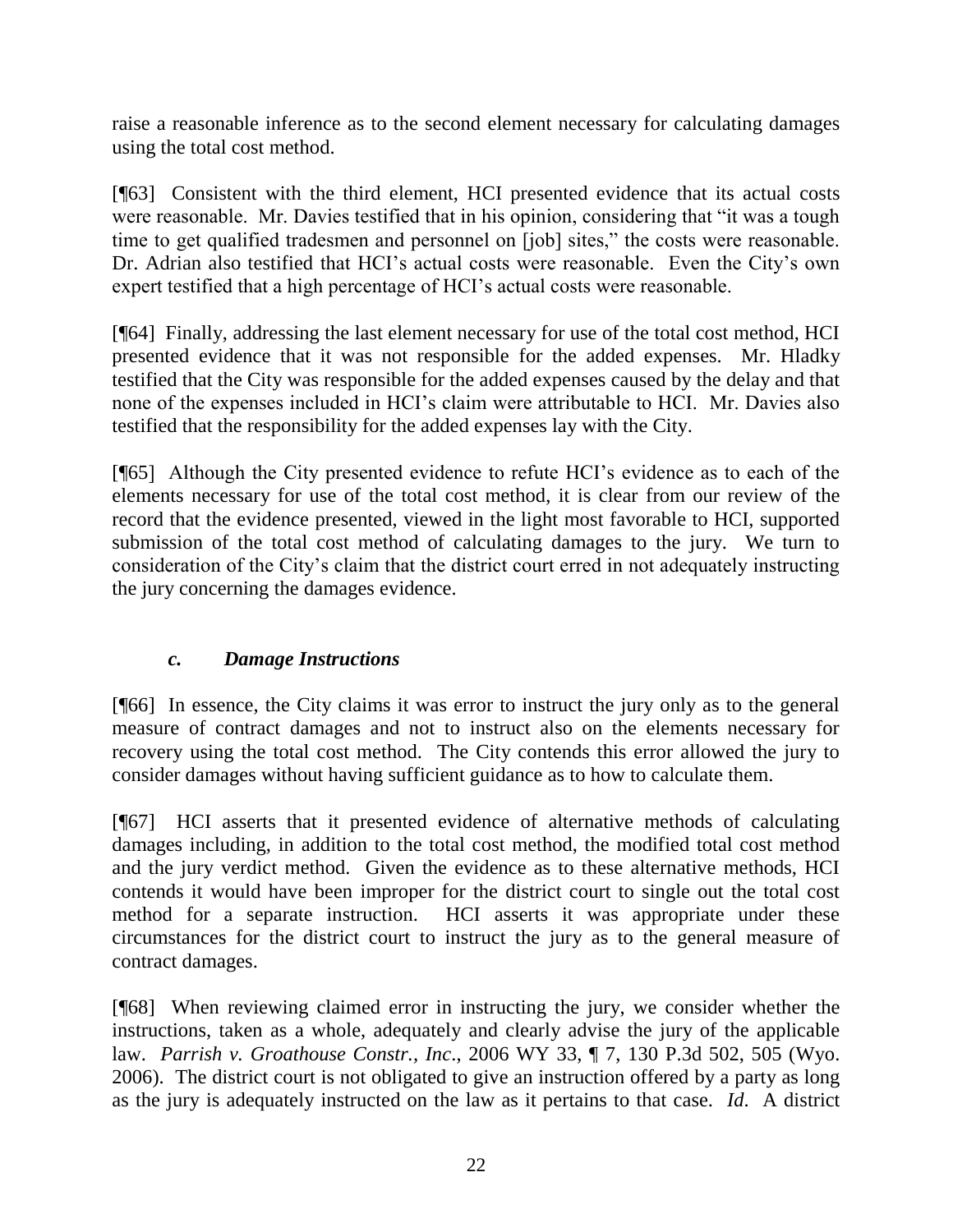court's ruling on an instruction will not constitute reversible error absent a showing of prejudice, and prejudice will not be said to result unless it is demonstrated that the instruction confused or misled the jury with respect to the proper principles of law. *Id*. The burden is on the appellant to show prejudicial error.

[¶69] The City proposed the following jury instruction:

### **INSTRUCTION NO. 33 DAMAGES – TOTAL COST METHOD**

If you find that Hladky Construction, Inc. is entitled to recover damages, the proper measure of damages is the amount of the contractor's extra costs directly attributable to the breach. Only in the event that you find that any breach or unexpected conditions pervaded substantial areas of performance, can you revert to the "total cost method" of calculating damages. The "total cost method," as opposed to the preferred method of itemizing each additional cost resulting from the breach, is acceptable only if the following criteria are met:

(1) the nature of the particular losses make[s] it impossible or highly impracticable to determine them with a reasonable degree of accuracy;

(2) Hladky Construction, Inc.'s bid or estimate was realistic;

(3) Hladky Construction, Inc.'s actual costs were reasonable;

(4) Hladky Construction, Inc. was not responsible for the added expenses.

[¶70] The district court rejected the City's proposed instruction and gave instead the following damages instruction:

### **INSTRUCTION NO. 13 DAMAGES REASONABLE, NOT SPECULATIVE**

If you should find that either Hladky Construction, Inc. or the City of Gillette are entitled to a verdict on their respective claims, you may award only such damages as will reasonably compensate the party for such damages as you find, from a preponderance of the evidence, that it has sustained.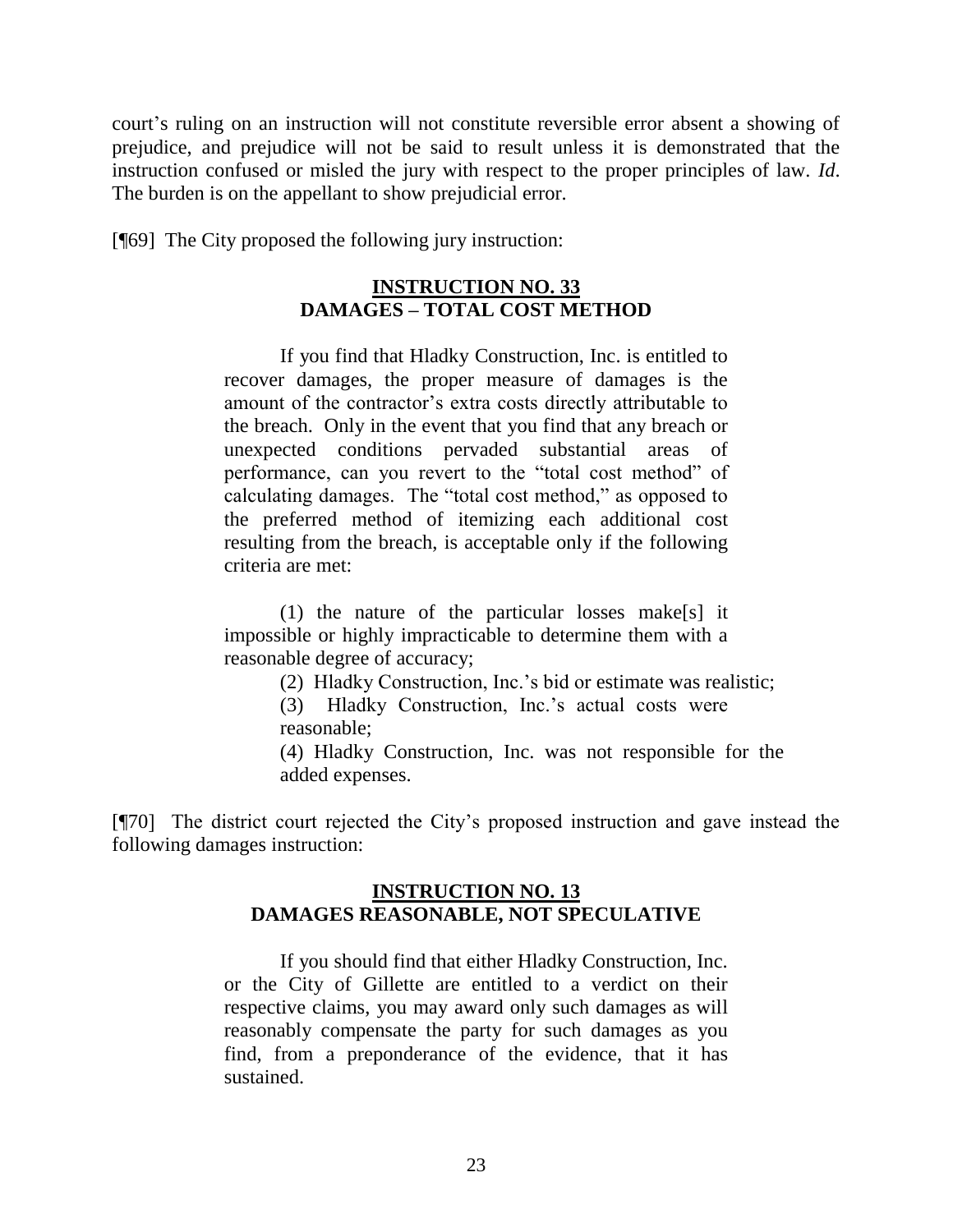You are not permitted to award speculative damages. So, you are not to include in any verdict compensation for any prospective loss which, although possible, is not reasonably probable to occur in the future.

Your determination as to damages is to be based upon the evidence and not upon sympathy, speculation, passion, prejudice or conjecture.

The district court also instructed the jury that in order to find that the City breached the implied covenant of good faith and fair dealing, it had to find that the breach caused damage to HCI.

[¶71] In closing argument, HCI asked the jury to award \$1,766,338.92 in damages. The jury awarded \$1,125,436.77, or \$640,902.15 less than HCI requested. In its ruling on the City's post-verdict motions, the district court addressed the City's argument on damages as follows:

> The jury's verdict indicates that it did not adopt [the total cost] method, as its damage award differs from that proposed under the total cost method. The jury was presented with a number of proposals and arguments on damages and was free to select those damages which it found to be reasonable.

[¶72] When a plaintiff seeks to recover based upon the total cost method of calculating damages, the jury must be instructed to apply the method only if the four requisite elements are proven and to award damages only if the plaintiff proved that the defendant's breach caused them. Thus, in *Geolar, Inc. v. Gilbert/Commonwealth Inc. of Michigan*, 874 P.2d 937 (Alaska 1994) the Alaska Supreme Court held that the trial court erred in admitting total cost evidence without instructing the jury to apply the method only if the four requisite elements were proven and to award damages only if the plaintiff proved that the defendant's breach caused them. *Id.* at 944-45. The Court held that before allowing the jury to consider the total cost method the trial court must determine whether the evidence created a question of fact as to each element. Upon making that determination, the trial court must then instruct the jury specifically as to each of the elements and that it must find that the plaintiff proved each of the total cost elements before awarding damages based upon that method. *Id*. at 945. Because the trial court did not instruct the jury accordingly, the Supreme Court reversed the award and remanded for a new trial on the issue of damages. *Id*. at 946.

[¶73] We agree that ordinarily when total cost evidence is admitted, a trial court must instruct the jury to use the method only if the four elements were proven and to award damages only if it was shown that the defendant's breach caused them. Ordinarily, a trial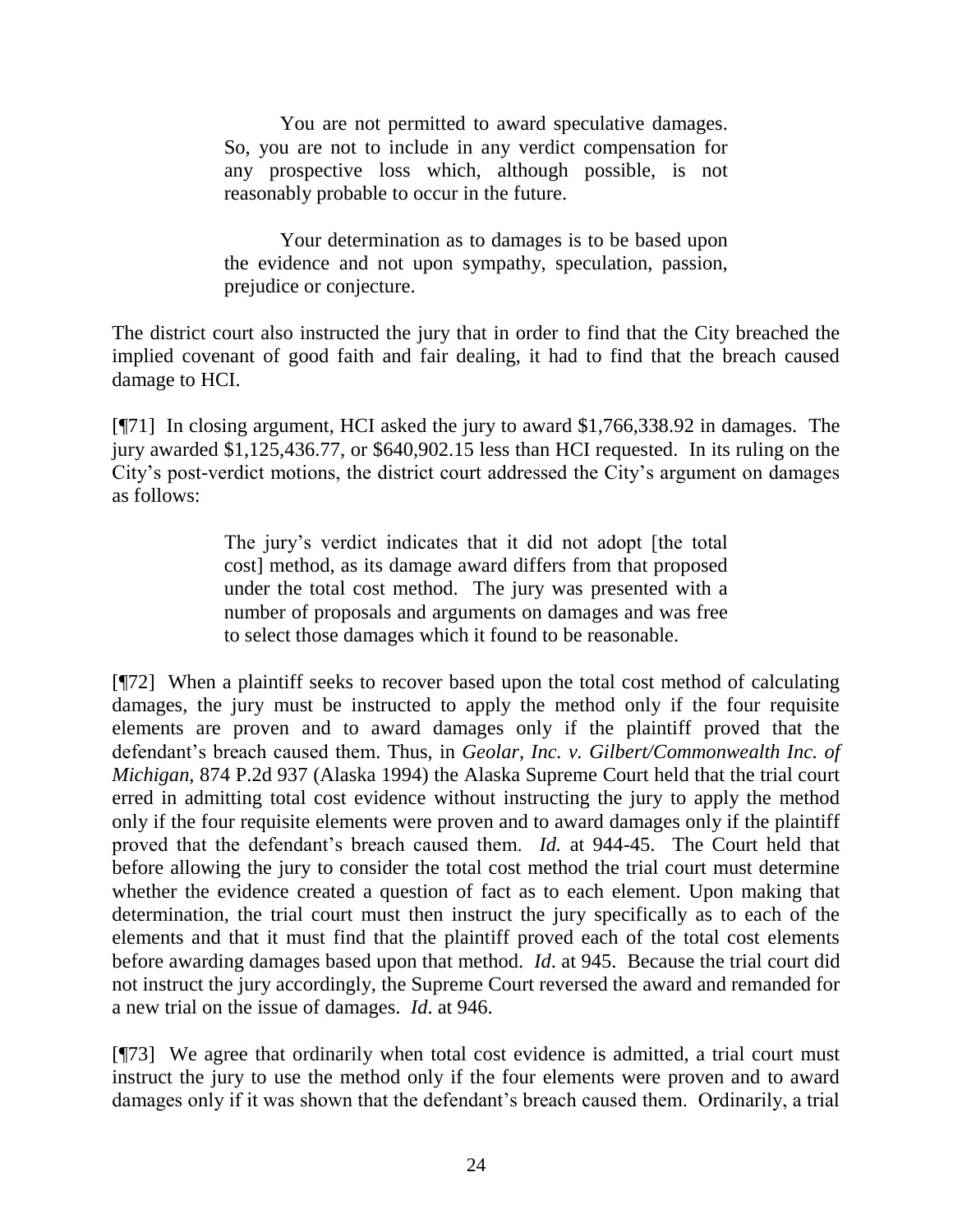court's failure to instruct the jury in this manner when total cost evidence has been admitted constitutes reversible error. Under the particular circumstances of this case, however, we conclude no prejudice resulted from the failure to instruct concerning the total cost method.

[¶74] In *Power Constructors v. Taylor & Hintze*, 960 P.2d 20, 41 (Alaska 1998), a case decided after *Geolar*, the Alaska Supreme Court held that the trial court did not err in allowing the plaintiff to present its case based on the total cost method without instructing the jury in accordance with *Geolar*. In *Power*, the trial court did not instruct the jury on the four total cost elements, instructed the jury not to consider the total cost method and instructed the jury to rely on actual cost evidence.

[¶75] After reviewing the various methods for calculating damages and the evidence presented, the *Power* Court held there was no error because, while the evidence included information concerning the total cost of delay, it also included detailed testimony concerning the actual construction delays and the contractor's frustrations and economic problems as well as testimony tying the owner's acts to the specific problems the contractor encountered in performing the contract. The Court concluded the jury also heard a significant amount of cost analysis evidence and received significant documentation analyzing each phase of construction. Although some of the analysis was based upon the total cost approach, the Court noted that some of it was in the form of expert opinion and testimony concerning the contractor's actual work experience. The Court stated:

> This admixture of evidence left the jury with much more to consider than "the difference between the actual costs incurred on a project, plus a reasonable amount for profit, and the contract price." *Geolar,* [874 P.2d](http://www.lexis.com/research/buttonTFLink?_m=08e553d41cfcefe711f2c338313f9d28&_xfercite=%3ccite%20cc%3d%22USA%22%3e%3c%21%5bCDATA%5b960%20P.2d%2020%5d%5d%3e%3c%2fcite%3e&_butType=3&_butStat=2&_butNum=163&_butInline=1&_butinfo=%3ccite%20cc%3d%22USA%22%3e%3c%21%5bCDATA%5b874%20P.2d%20937%2c%20943%5d%5d%3e%3c%2fcite%3e&_fmtstr=FULL&docnum=1&_startdoc=1&wchp=dGLbVtz-zSkAt&_md5=66728f9114211b3d86501cdc0476c071) at 943**.** In addition to establishing total project costs significantly exceeding the original contract price, the evidence strongly suggested that a substantial amount of PCI's added costs resulted from delayed and out-of-sequence delivery of powerline poles. The evidence also described instances in which A/H misled PCI with regard to pole delivery, and it described the effects of A/H's misrepresentations and negligence on PCI's construction efforts. While PCI never submitted itemized proof of actual added costs attributable to A/H's misconduct, it presented enough information to support a strong inference that A/H had caused PCI a substantial amount of actual harm and to enable the jury to form a reasonable, though perhaps imprecise, estimate of the extent of that harm.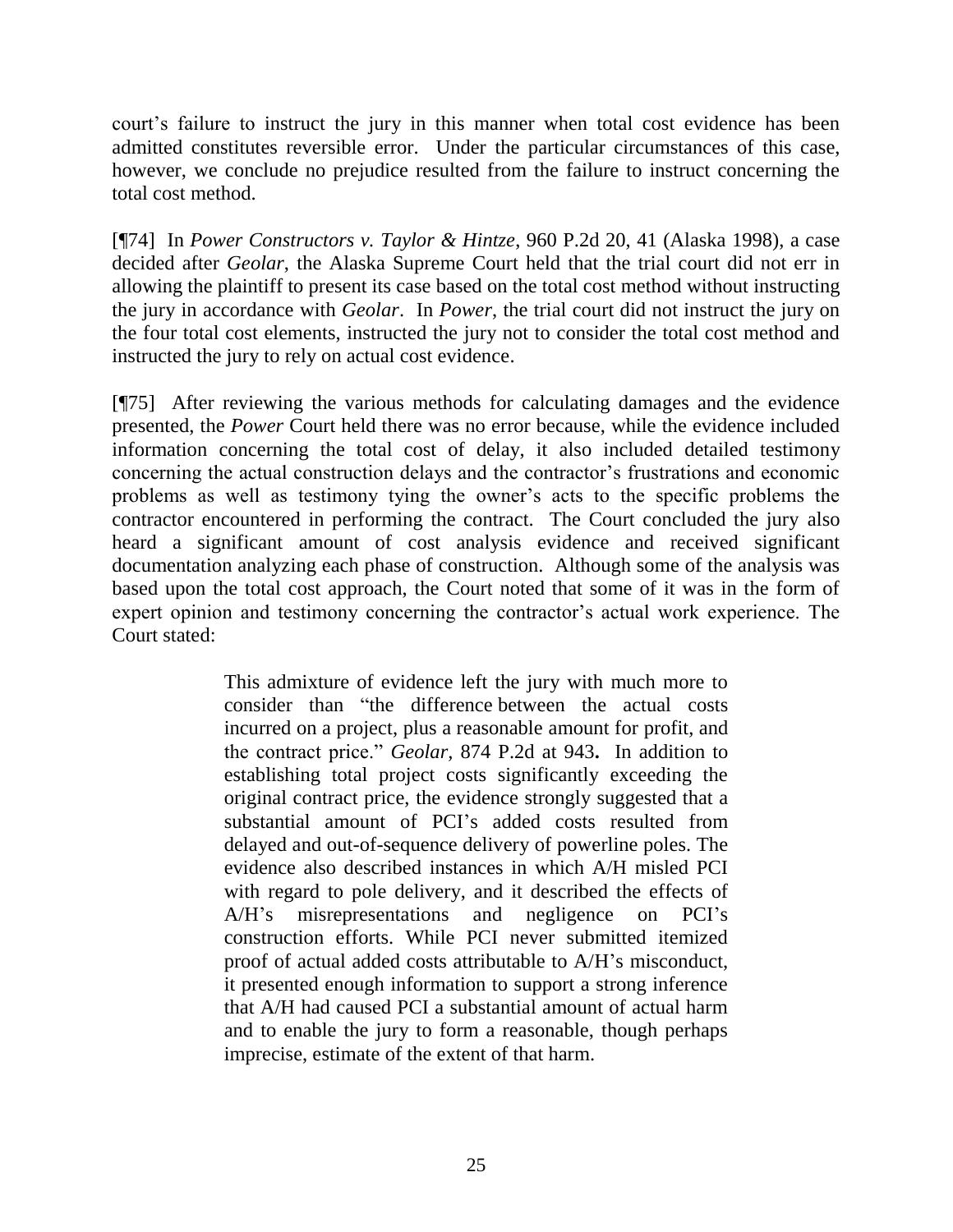*Power,* 960 P.2d at 43. On that basis, the Court concluded the trial court properly instructed the jury.

[¶76] Unlike the situation in *Power*, the district court here did not instruct the jury not to consider the total cost method or to rely on actual cost evidence. However, the jury heard extensive testimony concerning the actual delay in ordering the precast panels and the problems HCI experienced because of that delay. As in *Power*, the jury also heard extensive testimony tying the City's acts to the specific problems HCI encountered in performing the job. Also as in *Power*, the jury heard cost analysis testimony from lay and expert witnesses and received documentation analyzing the actual economic and physical effects the precast panel delay had on other aspects of the project. Although some of the analysis was based upon the total cost approach, some of it was in the form of expert opinion and lay testimony concerning HCI's actual work experience. The evidence strongly suggested that a substantial amount of HCI's added costs resulted from the City-imposed delay in ordering the precast panels and its failure to act on HCI's change order request, which in turn caused subsequent work to be out of sequence.

[¶77] Given the evidence, we conclude this case is more akin to *Power* than it is to *Geolar*. The evidence left the jury with much more to consider than the actual costs incurred, plus profit, as compared to the bid amount. HCI presented enough information to support a strong inference that the City caused it substantial actual harm and to enable the jury to form a reasonable, though perhaps imprecise, estimate of the extent of that harm.

[¶78] The jury was instructed that to be entitled to damages for breach of the implied covenant of good faith and fair dealing, HCI had to prove by a preponderance of the evidence that the City's breach caused it damages. The jury was also instructed that it could award only such damages as would reasonably compensate HCI for the harm it sustained as a result of the City's breach. Based upon the evidence and the instructions, the jury awarded HCI \$1,125,436.77, or \$640,902.15 less than the \$1,766,338.92 HCI requested. Considering all of the circumstances in this particular case, including the fact that the jury clearly did not calculate HCI's damages using the total cost method, we hold that the City has failed to show that prejudice resulted from the district court's failure to instruct the jury on the total cost method.

## *4. Change Order as Accord and Satisfaction or Waiver*

[¶79] In its next issue, the City claims the district court erred by not instructing the jury on the issue of accord and satisfaction because it had presented evidence that the change order request the city council verbally approved on November 15, 2000, operated as an accord and satisfaction of HCI's delay claim under Article 7.2.1 of the contract. The City also claims that HCI waived its delay claim by accepting the change order and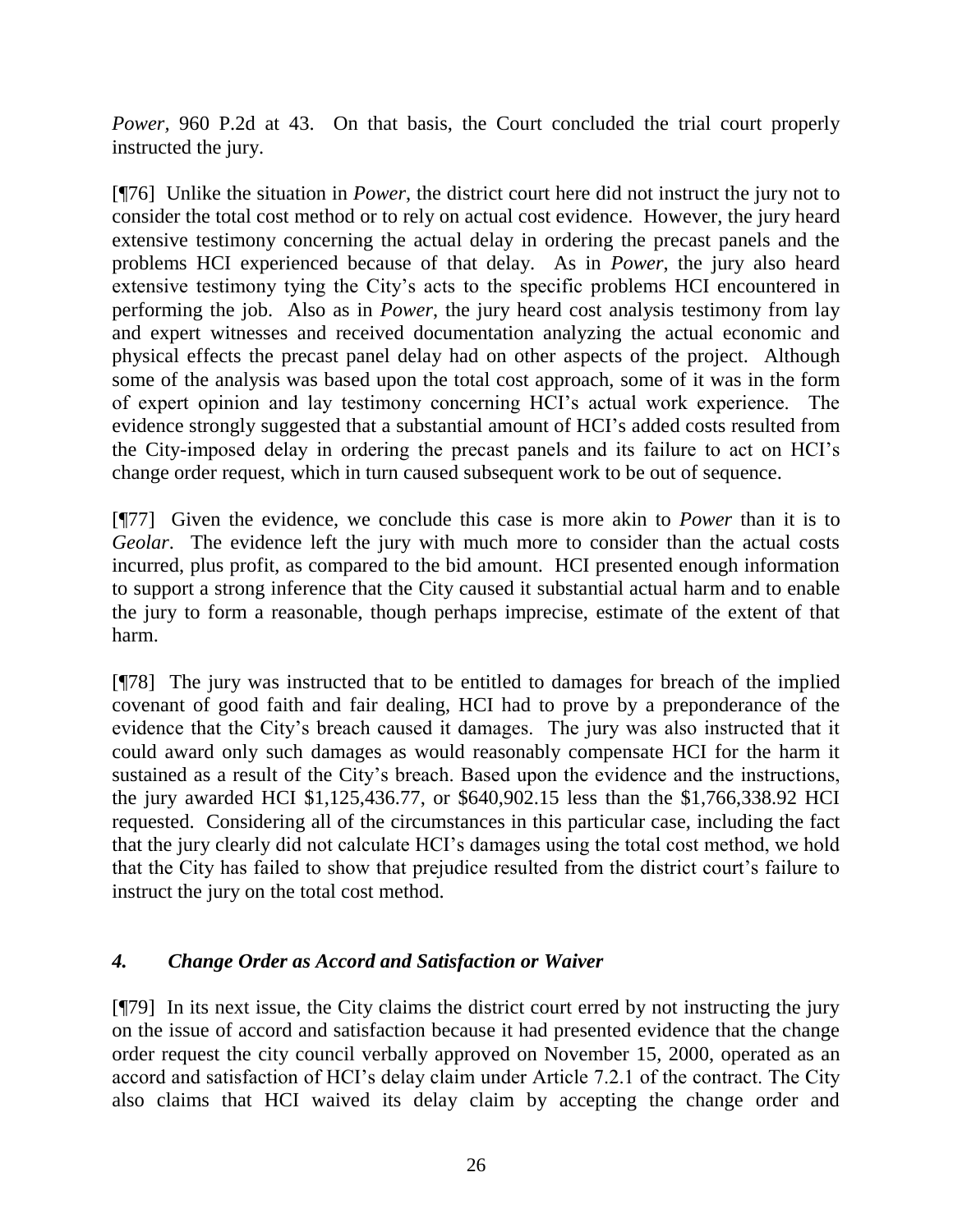proceeding to perform under the contract without reserving the claim. HCI asserts there was no evidence to support such an instruction. HCI contends there was no evidence that either party intended the change order to operate as an accord and satisfaction. Without evidence of intent, HCI argues the district court properly refused to give the City's proposed instructions on waiver and accord and satisfaction.

[¶80] For the change order to operate as an accord and satisfaction, it must clearly have appeared that HCI intended it to operate as such and that the City either expressly agreed to it, or was bound to know of HCI's intention at the time it accepted the change order. *Oedekoven v. Oedekoven*, 538 P.2d 1292, 1297 (Wyo. 1975).

[¶81] The evidence relevant to this issue showed that after the city council approved the change order request, HCI proceeded to perform under the contract. However, as previously mentioned, HCI also sent the November 28, 2000, letter to Mr. Gillette stating that although it would attempt to complete the project as efficiently as possible, the delays caused by the City had delayed the project, the original schedule was no longer possible and HCI would document the costs of the delay for the City's account. HCI referenced its earlier letter, dated October 30, 2000, in which it had advised Mr. Gillette that "due to the ambiguous specifications there is a potential for a major impact on the schedule causing loss of productivity and increased costs." The October letter also referred to "the cost of delays, litigation, etc."

[¶82] This documentation suggests that rather than intending to waive or release any claim for damages, HCI intended to keep track of the additional costs resulting from the delay for payment by the City. Mr. Hladky testified that he absolutely did not intend to waive any claim for delay by signing the change order. He testified if that had been his intent he would have put it in writing. He testified that the City representatives did not indicate they considered the change order to be a waiver and, if they had, he would not have signed it.

[¶83] Consistent with this evidence, the written change order Mr. Gillette finally prepared at the end January of 2001 contains no language, doubtful or otherwise, indicating that it was intended to operate as a waiver or an accord and satisfaction. An accord and satisfaction can never be implied from language of doubtful meaning. *Oedekoven*, 538 P.2d at 1297. If it cannot be implied from language of doubtful meaning, it certainly cannot be implied from a change order containing no language at all indicating that it was intended to operate as an accord and satisfaction or a waiver. We agree with the district court's conclusion that the change order did not contain language supporting the defenses of waiver or accord and satisfaction. The district court properly declined to submit these issues to the jury.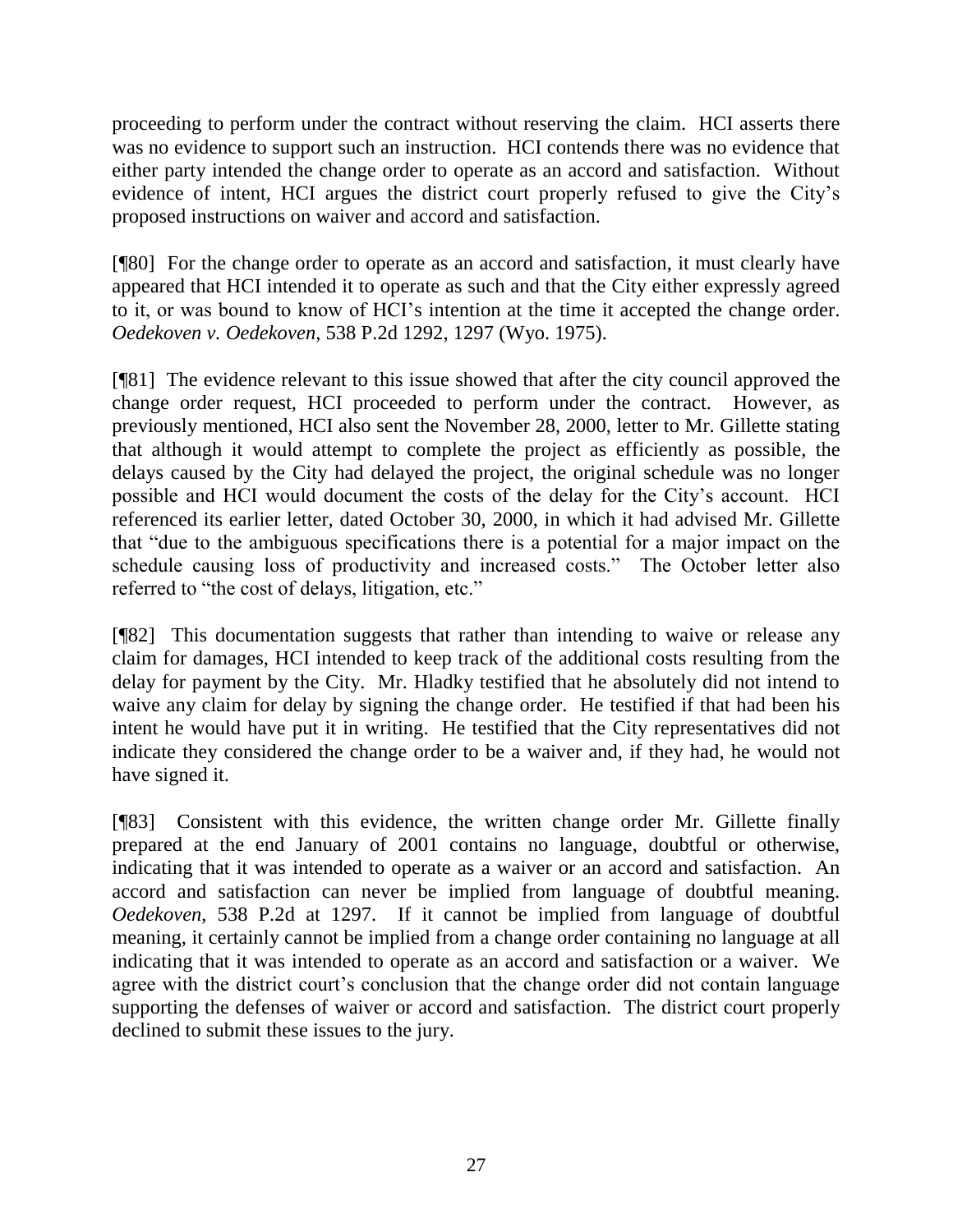[¶84] Within its argument that the district court erred in not submitting the accord and satisfaction and waiver issues to the jury, the City also asserts that the district court erred when it prohibited Mr. Anderson, the city attorney, from testifying concerning the change order. Rulings on the admissibility of evidence are within the sound discretion of the trial court. *Barnes v. State*, 2008 WY 6, ¶ 11, 174 P.3d 732, 736 (Wyo. 2008). We will not disturb such rulings absent a clear abuse of discretion. *Id*. An abuse of discretion occurs when it is shown the trial court reasonably could not have concluded as it did. *Id*.

[¶85] The City claimed that Mr. Anderson's testimony was critical to rebut Mr. Hladky's testimony that he did not intend the change order to operate as an accord and satisfaction or waiver of his damage claim. The City asserted that Mr. Anderson was the City's trouble shooter with respect to the change order, he attended the city council meeting where it was addressed and he was the appropriate person to testify concerning the City's intent.

[¶86] In his deposition taken prior to trial, Mr. Anderson testified that he had no involvement in preparing the change order. He did not review it after it was drafted. He testified his only involvement with the written change order may have been in getting it signed. He testified his memory of the city council meeting was a conversation which he thought focused on the need to move the project forward by getting a precast panel supplier because the one selected by HCI was not certified. He did not remember anything Mr. Hladky or Mr. Roberts may have said at the meeting. He remembered something being said about "no more change orders," which he thought upset Mr. Hladky. He also remembered being glad the change order had been approved and the project was moving forward – "it got the contractor out of a horrible spot he was in, moved things on."

[¶87] We find no abuse of discretion in the district court's ruling. Mr. Gillette drafted the change order and was the best source for testimony concerning what the City intended. While Mr. Gillette may have had discussions with Mr. Roberts concerning the change order, no evidence was presented that Mr. Anderson was involved in those discussions. The city council and the mayor approved the change order and were the best source of testimony concerning what the City intended. No showing was made that Mr. Anderson had knowledge sufficient to allow him to testify concerning the City's intent.

## *5. Evidence and Jury Instructions on Contract Claim Requirements*

[¶88] The City asserts the district court erred when it failed to enforce the contract provisions governing claims, refused to instruct the jury that HCI was required to comply with those provisions and excluded testimony concerning the authenticity of HCI's notice of claim documents. We address each of these arguments separately.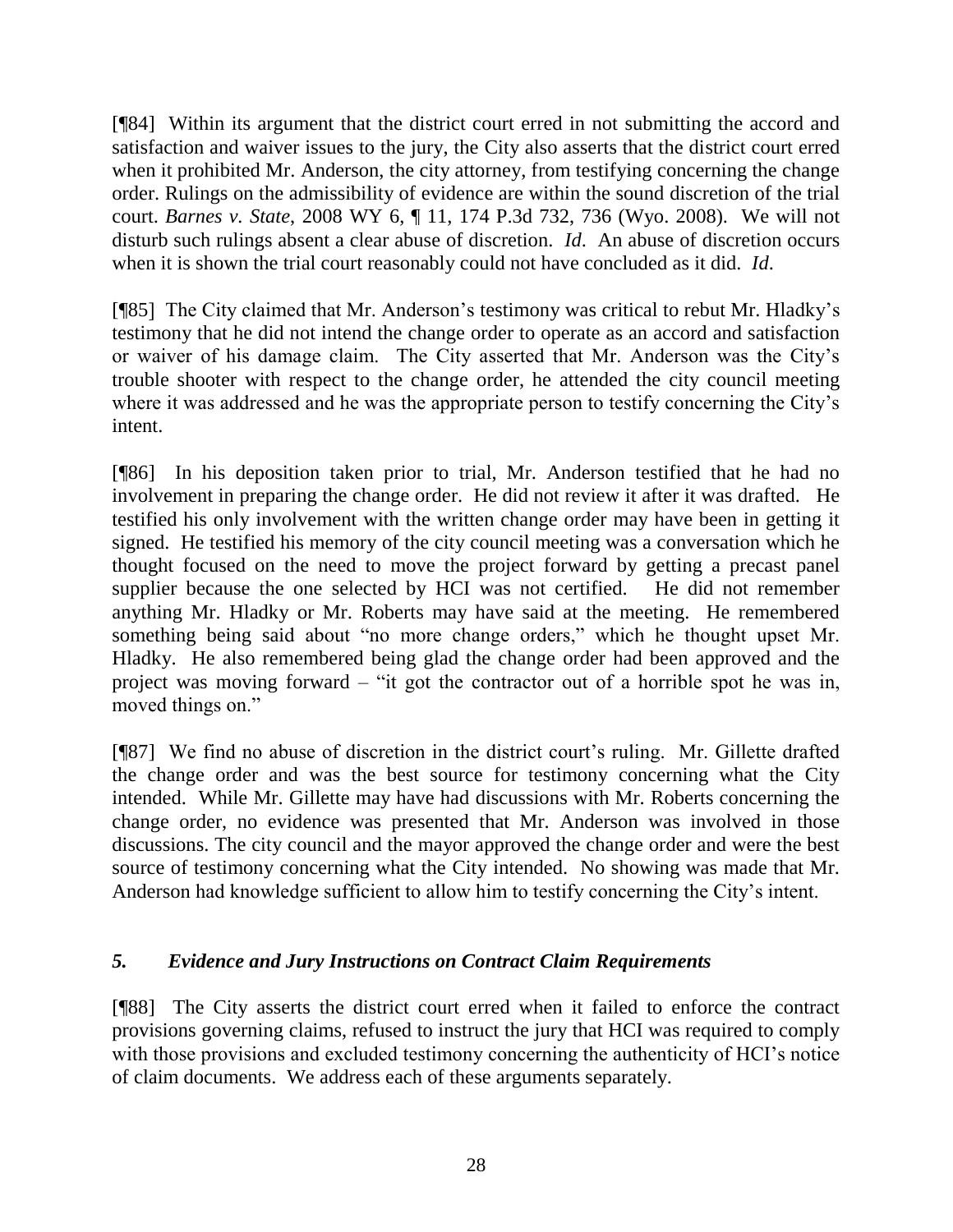### *a. Enforcement of Contract Provisions*

[¶89] The City filed motions for judgment as a matter of law based in part on its assertion that HCI failed to comply with the contract notice provisions. The City argues the district court erred as a matter of law in denying its motions on those grounds. The City cites the following contract provisions:

> 4.3.1 Definition. A Claim is a demand or assertion by one of the parties seeking, as a matter of right, adjustment or interpretation of Contract terms, payment of money, extension of time or other relief with respect to the terms of the contract. The term "Claim" also includes other disputes and matters in question between the Owner and Contractor arising out of or relating to the Contract.

> 4.3.2 Time Limits on Claims. Claims by either party must be initiated within 21 days after occurrence of the event giving rise to such claim or within 21 days after the claimant first recognizes the condition giving rise to the Claim, whichever is later. Claims must be initiated by written notice to the Architect and the other party.

. . . .

4.3.5 Claims for Additional Cost. If the Contractor wishes to make a Claim for an increase in the Contract Sum, written notice as provided herein shall be given before proceeding to execute the Work.

4.3.6 If the Contractor believes additional cost is involved for reasons including but not limited to . . . (7) other reasonable grounds, Claim shall be filed in accordance with this Paragraph 4.3.

4.3.7.1 If the Contractor wishes to make Claim for an increase in the Contract Time, written notice as provided herein shall be given. The Contractor's Claim shall include an estimate of cost and of probable effect of delay on progress of the Work. In the case of a continuing delay only one Claim is necessary.

. . . .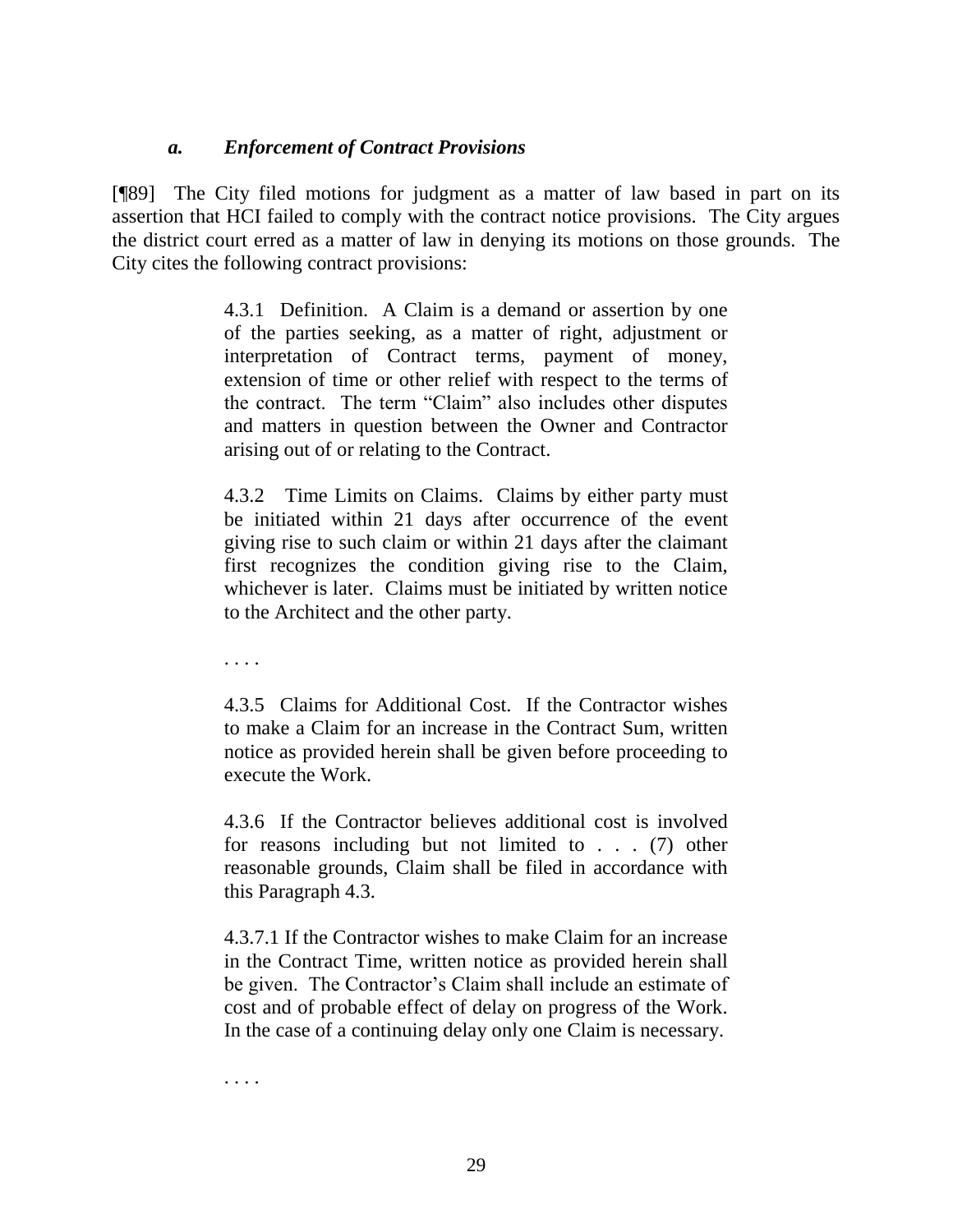13.3.1 Written notice shall be deemed to have been duly served if delivered in person to the individual or a member of the firm or entity or to an officer of the corporation for which it was intended, or if delivered at or sent by registered or certified mail to the last business address known to the party giving notice.

[¶90] Pursuant to these provisions, the City maintained HCI was required to give written notice of its breach of the implied covenant claim to both the architect and the City in person or by certified mail within 21 days after it first recognized at the August 31, 2000, project meeting that it would not be allowed to order the precast panels until Winfrey was certified. The City further argued HCI was required to include in the notice an estimate of the cost and of the probable effect of the delay on the progress of the work. The City contended that HCI failed to comply with these requirements because it did not provide written notice of its claim to the architect and the City in person or by certified mail by September 21, 2000, and did not include an estimate of the cost or probable effect of the delay.

[¶91] The evidence presented at trial showed that after learning that the City was requiring Winfrey to be certified before HCI placed the precast panel order, Mr. Hladky took a number of steps to move the project along as scheduled and prevent delay. He testified that he met the same day with Mr. Roberts and Mr. Gillette in an effort to persuade them to allow him to place the order. He testified that he also informed Winfrey that day that it needed to obtain its certification before he could place the order. He testified that he offered to take a City representative to inspect Winfrey's plant to ensure that its manufacturing process was adequate to allow HCI to place the order. He proposed hiring an inspector or paying a city representative to watch Winfrey's manufacturing process to assure the quality of the precast panels. He submitted a change order request substituting Gage Brothers as the precast panel supplier on September 18; met with Mr. Darrington on October 5 in the hope of obtaining his approval of the change order request; proposed by letter dated October 30 to deduct the price of the precast panels from HCI's bid and let the City find another supplier; submitted a second change order request to that effect on October 31; and met with the city council to obtain approval of the change order request.

[¶92] Viewed in the light most favorable to HCI, this evidence raised a reasonable inference that HCI "first recognized the condition giving rise to [its] claim" within the meaning of Article 4.3.2 of the contract only after Mr. Hladky had unsuccessfully exhausted efforts to prevent delay damages. Thus, the 21 days for initiating the claim began to run not on August 31, as the City asserts, but from some later date when HCI recognized there was nothing it could do to prevent the delay. Mr. Hladky testified that he could not put an exact date on when he first recognized the condition giving rise to the claim. He testified, however, that if the City had acted two weeks before the October 31,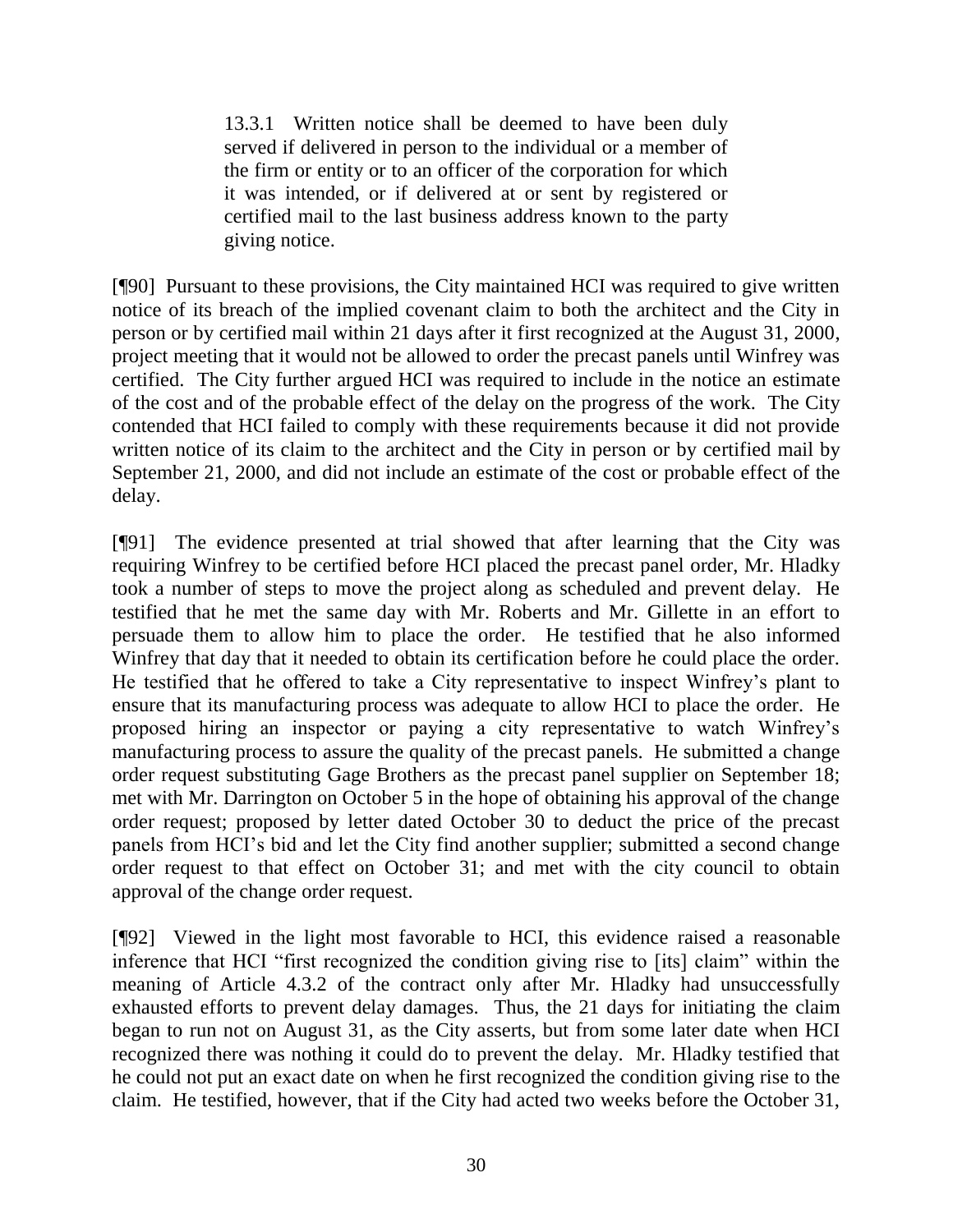2000, notice of claim letter, HCI's subcontractor could have completed the concrete work and much of the delay could have been avoided. On that basis, he testified that HCI first recognized the condition giving rise to its claim when the City had not acted by mid-October of 2000. From this evidence it can reasonably be concluded that the 21 days began to run in mid-October. Thus, HCI's October 31, 2000, letter met the requirements of the contract and the district court's rulings to that effect were proper.

[¶93] The City asserted the October 31, 2000, letter did not meet the contract requirements because HCI did not deliver it in person or by registered or certified mail. A close look at the language of Article 13.3.1 demonstrates that delivery in person or by registered or certified mail is not mandated. While "written notice shall be deemed to have been duly served if delivered in person . . . or if . . . sent by registered or certified mail," the contract does not preclude service by regular mail. Additionally, Mr. Gillette testified that he received the October 31, 2000, notice of claim; therefore, the evidence was undisputed that he had actual notice of the claim. Given the actual notice, the district court was not willing to conclude that HCI's failure to serve the notice of claim personally or by certified mail was fatal to its claim. We agree.

[¶94] The City contends that Article 4.3.2 of the contract required HCI to provide written notice of its claim to the architect, Mr. Gillette, *and* the City and the fact that the October 31 letter went only to Mr. Gillette caused the claim to be legally defective. An abundance of evidence was presented from which it could be reasonably concluded that Mr. Gillette was the City's representative on the City Hall project and that notice to him was sufficient to constitute notice to the City. Given that evidence, the district court concluded that HCI complied with the contract claim provisions.

[¶95] The City further argues HCI failed to comply with the contract provisions because its October 31, 2000, notice of claim did not include an estimate of the cost and probable effect of the delay. Article 4.3.7.1 applied to claims for additional time. HCI's claim was for the additional costs caused by the delay, not for additional time. The contract did not require submission of an estimate of the cost and effect of the delay for a damages claim.

# *b. Failure to Instruct on the Contract Provisions*

[¶96] The City contends, without citation to any authority, that the district court erred in failing to instruct the jury that the contract claims provisions were mandatory. The City offered, and the district court rejected, the following instructions: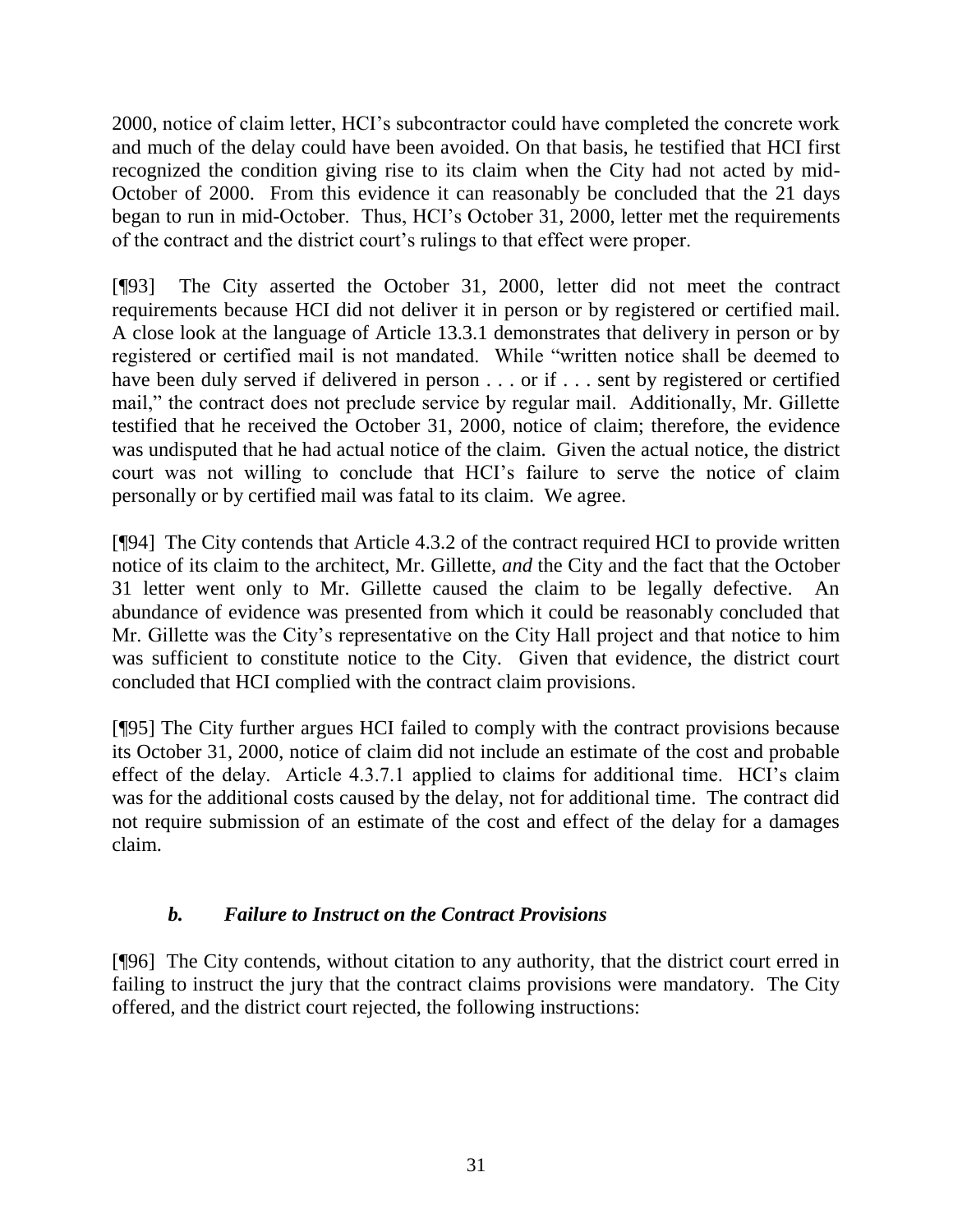#### **INSTRUCTION NO. 22(a) CONTRACT TERMS – CONDITIONS PRECEDENT**

Wyoming law provides that parties can contractually require that certain conditions (conditions precedent) be met prior to a party being able to bring a claim, i.e., to sue the other party.

The Contract between Hladky Construction, Inc. and the City of Gillette provides for certain conditions that have to be met before a Claim can be made by Hladky Construction, Inc. Those condition precedents are found at Articles 4.3.1, 4.3.2, 4.3.5, 4.3.7.1 and Article 13.1. If you find that Hladky Construction, Inc. failed to abide by the Contract's mandatory procedures to establish a Claim, then Hladky Construction, Inc.'s claims against the City of Gillette are barred.

#### **INSTRUCTION NO. 23(a) WRITTEN NOTICE OF CONTRACT CLAIMS**

Hladky Construction, Inc., by and through this lawsuit, is making a claim for additional monies under the Contract between it and the City of Gillette. That Contract provides that a Claim arising out of or relating to the Contract, must be initiated by written notice.

Hladky Construction, Inc. has the burden of proving, by a preponderance of the evidence that, it complied with all contractual requirements regarding procedures for making Claims. If you find that Hladky Construction, Inc. failed to comply with the requirement in Article 4.3.1 that written notice be provided not only to the Architect, but also the City of Gillette's Owner's Representative, Dan Roberts, then you must find that its Claims are barred.

### **INSTRUCTION NO. 39 PROCEDURE FOR SERVING WRITTEN NOTICE OF CLAIM**

Article 13.1 of the General Conditions of the Contract for Construction, (AIA document A201-1997) provides that notice is deemed duly served if delivered in person or if sent by registered or certified mail. If you find that Hladky Construction, Inc. failed to serve its written notice of claim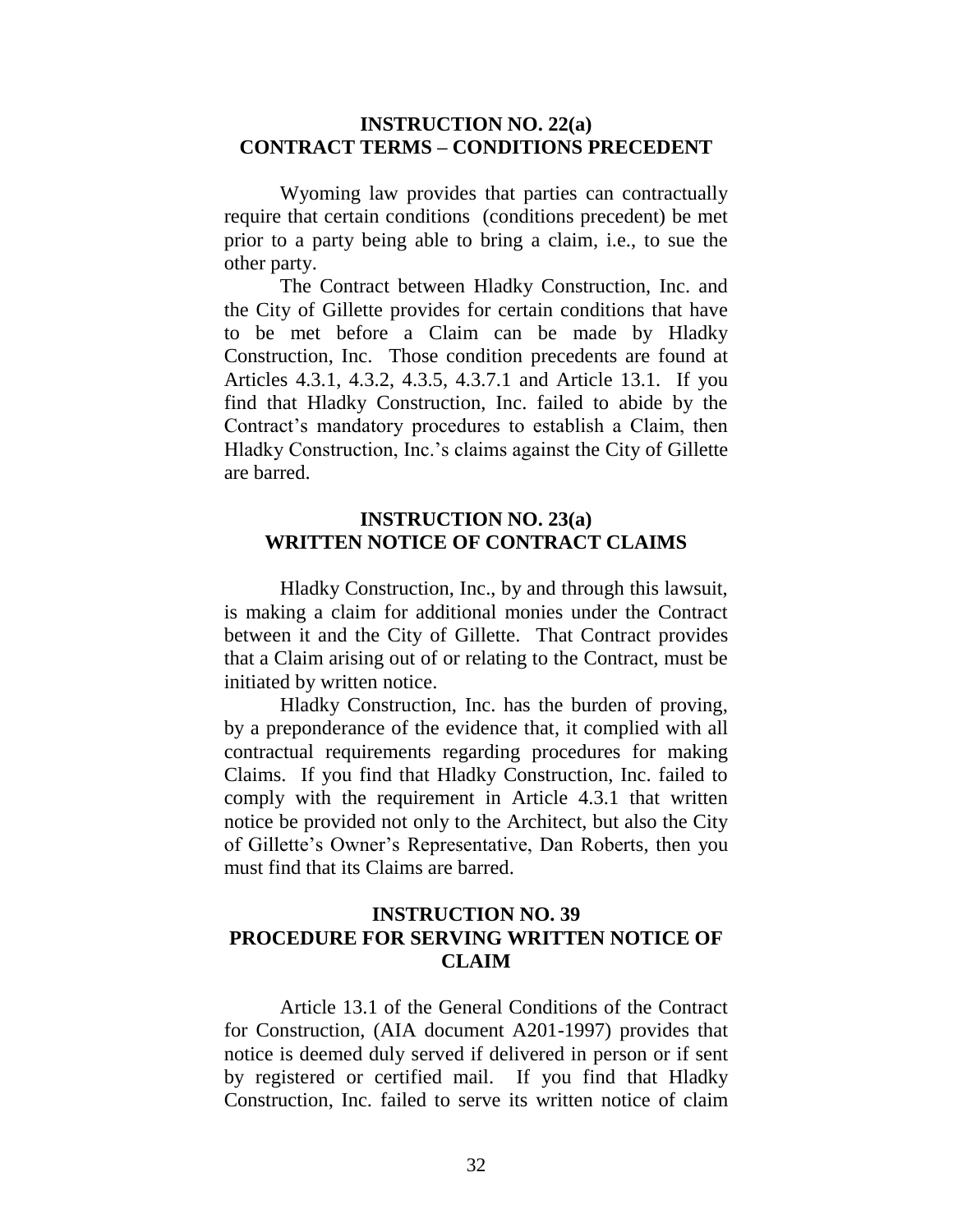letters in the above manner, then you must find that its Claims are barred.

[¶97] As we have said, the district court is not obligated to give an instruction offered by a party as long as the jury is adequately instructed on the law as it pertains to the case. *Parrish*,  $\P$  7, 130 P.3d at 505. A district court's ruling on an instruction will not constitute reversible error absent a showing of prejudice, and prejudice will not be said to result unless it is demonstrated that the instruction confused or misled the jury with respect to the proper principles of law. *Id*. The burden is on the appellant to show prejudicial error.

[¶98] The City cites to no authority on the issue of whether a court is required to instruct the jury that contract provisions are mandatory. The cases the City cited to the district court as authority for its proposed instructions do not address the question. Under the facts of this case, we conclude the district court was not required to instruct the jury concerning the individual contract claims provisions. As the City states in its appellate brief, "[m]uch of the five-week trial was devoted to the notice issue." The contract claims provisions were presented to the jury, testimony was presented concerning those provisions and the parties had a full opportunity to argue the impact of those provisions. The contract provisions were sufficiently presented to the jury for consideration without specific instructions from the court concerning them.

# *c. Exclusion of Testimony*

[¶99] At trial, the City intended to attempt to show that HCI created the October 31, 2000, and November 28, 2000, notices of claim letters after-the-fact and had submitted a low bid on an earlier project with the intent to later file a claim to recover its losses. The City designated Van Ewing, a former part owner and vice president of HCI, to testify that HCI submitted a low bid on another job and filed a claim to recover its losses. Mr. Ewing also would have testified that Mr. Hladky produced a notice of claim on that project that was not in anyone else's file and, when Mr. Ewing asked him about it, Mr. Hladky said it was better if Mr. Ewing did not know about it.

[¶100] The City also designated Roger Voorhis, the general contractor against whom HCI filed the claim on the earlier job referenced by Mr. Ewing, to testify that Mr. Hladky presented him with a false notice of claim. Additionally, the City designated Gillette city attorney, Charles Anderson, to testify that he searched the City's and the architect's files on the City Hall project and did not find the September 18, 2000, change order request, the October 31, 2000, notice of claim letter or the November 28, 2000, notice of claim letter.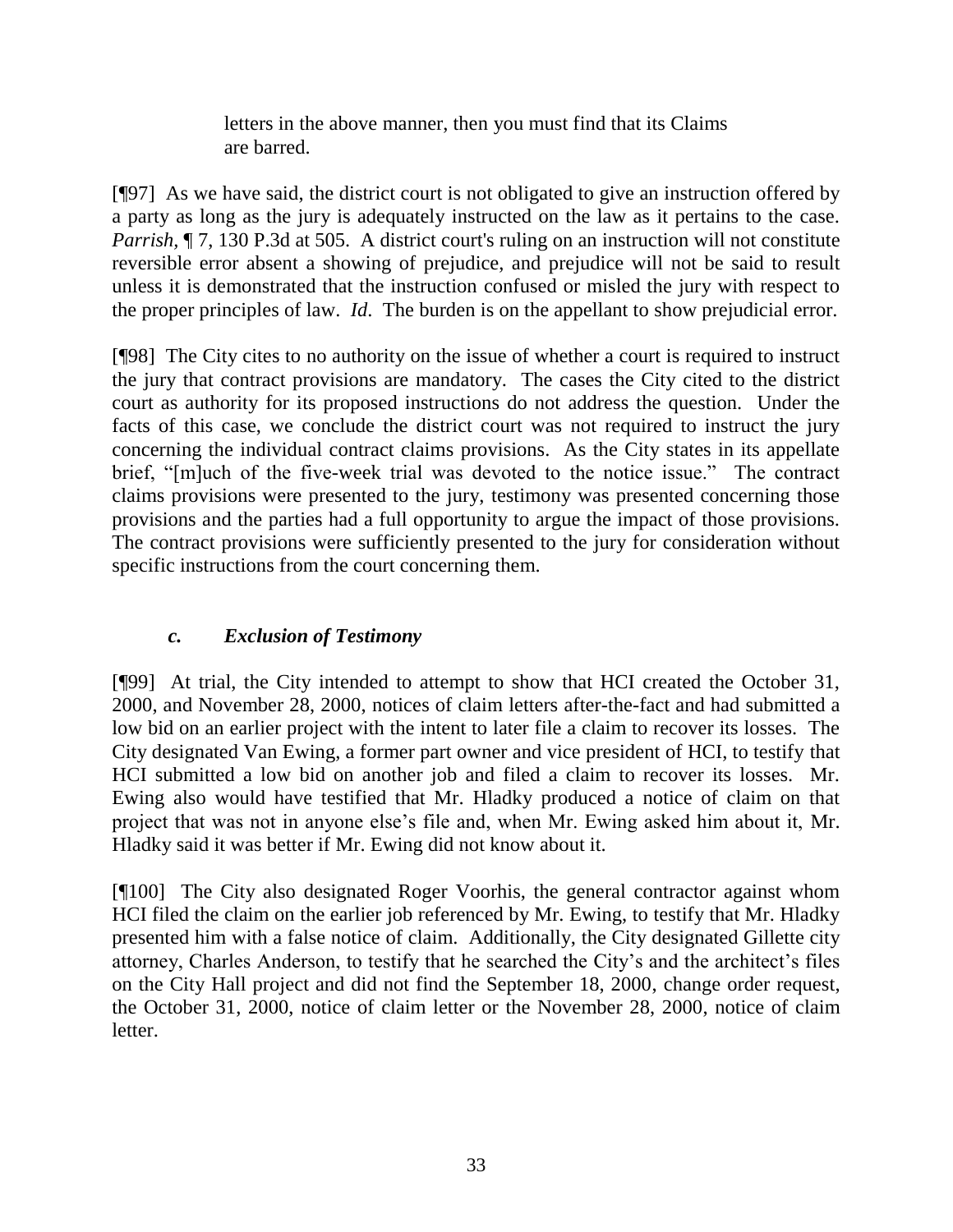[¶101] HCI filed motions in limine to exclude Mr. Ewing's, Mr. Voorhis' and Mr. Anderson's testimony. The district court granted the motion as to Mr. Anderson's testimony on the grounds that it was cumulative of other testimony indicating that the documents were not in the City's files. The district court also granted the motion as to Mr. Ewing's and Mr. Voorhis' testimony on the ground that it would divert the jury's attention from the issue before it and would likely have led to a trial within a trial in that upon the City's presentation of the testimony, HCI would have wanted to present rebuttal testimony.

[¶102] Rulings on the admissibility of evidence are within the sound discretion of the trial court and will not be disturbed by this Court absent a clear abuse of discretion. *Barnes*, ¶ 11, 174 P.3d at 736. We find no abuse of discretion in the district court's rulings excluding the testimony at issue. Mr. Anderson's testimony that the documentation was not in the City's or architect's files was cumulative of the testimony of other witnesses indicating that the notices of claim and the change order request were not in the files and were first seen at the mediation or just prior to trial. Mr. Voorhis' and Mr. Ewing's testimony did not relate to the project at issue, involved different parties and circumstances and would have led HCI to present rebuttal evidence in an already lengthy trial. Moreover, as the district court concluded, the City was able to attack Mr. Hladky's credibility and character sufficiently by other means. Viewing the totality of the trial evidence and testimony, we hold that the district court reasonably concluded that "more of the same would not have produced a different result."

[¶103] The City argues that whether or not the district court's initial ruling was proper, once HCI opened the door to evidence concerning the veracity of its business practices, evidence to refute its claims was admissible. The City asserts the district court erred at that point when it prohibited Mr. Ewing's testimony on the ground that it was "not of sufficient importance to justify the time that would be necessary to explore it." Whether or not the door was opened, the district court reasonably could have concluded that any probative value of the earlier alleged incident was outweighed by the specter of a trial within a trial as the City tried to prove HCI's actions on the earlier project. *Armstrong v. Hrabal*, 2004 WY 39, ¶ 48, 87 P.3d 1226, 1242 (Wyo. 2004). We hold the district court did not err in precluding the testimony in question.

## *6. Attorney Fees*

## *a. Prevailing Party in Suit to Enforce Rights Under the Contract*

[¶104] In claiming that the district court improperly awarded HCI attorney fees, the City argues first that HCI was not entitled to the award because it did not prevail on the breach of contract claim. The City cites Article 13.8 of the contract which provided: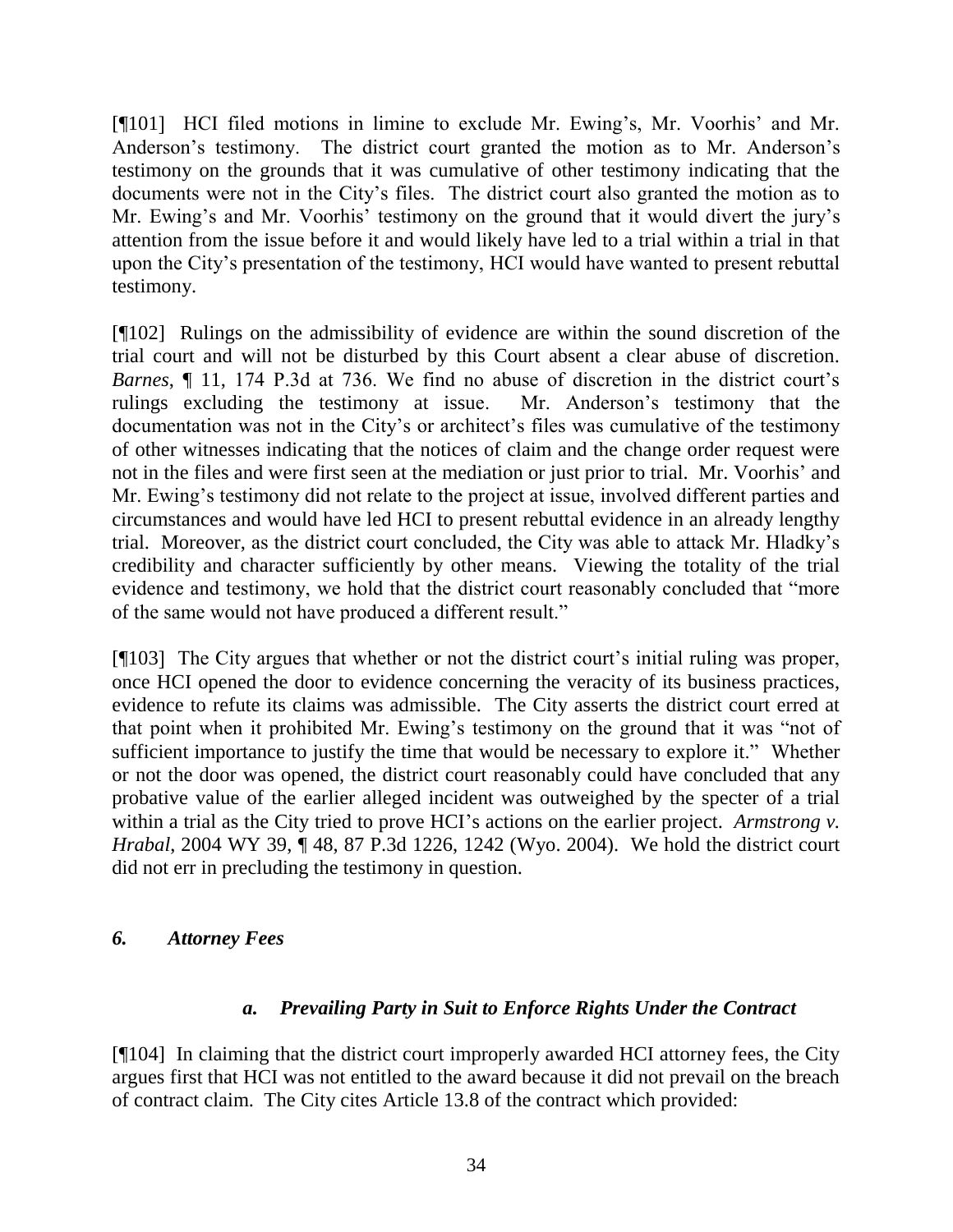In the event either party files suit to enforce their rights under the Contract Documents, the prevailing party in such suit shall be entitled to recover all costs of the suit, and any subsequent appeal of such suit, including reasonable attorney fees, from the other party, in addition to any other damages awarded by the court.

Emphasizing the phrase "to enforce their rights under the Contract Documents," the City contends the only basis for recovery of attorney fees under the contract was a suit for breach of the express provisions of the contract. Because the jury found that it did not breach the contract, the City argues that HCI was not entitled to attorney fees.

[¶105] To reiterate, every contract imposes upon the parties a duty of good faith and fair dealing in its performance and its enforcement. *Scherer*, ¶ 17, 18 P.3d at 652. Accordingly, parties to a commercial contract may bring a claim for breach of the implied covenant of good faith and fair dealing based upon a contract theory. *Id*. One of the rights a party may seek to enforce under the contract is the right to good faith performance by the other party. Under the contract at issue in this case, the prevailing party in a suit to enforce its rights was entitled to attorney fees. Upon prevailing on its claim that the City breached the covenant implied in the contract in its suit to enforce its rights to good faith and fair dealing, HCI was entitled to recover reasonable attorney fees. We hold that the district court properly awarded HCI attorney fees after it prevailed on its breach of the implied covenant claim.

# *b. Judicial Estoppel*

[¶106] The City argues HCI should have been judicially estopped from seeking attorney fees under the contract because it took the position throughout the trial that upon the City's breach, the contract no longer applied. The City argues it is inconsistent to argue the contract does not apply and then to seek attorney fees under the contract. The City raised these same arguments in its opposition to HCI's post-trial motion for attorney fees.

[¶107] The doctrine of judicial estoppel is intended to prevent a party from playing fast and loose with the courts or trifling with judicial proceedings. *Shepard v. Beck*, 2007 WY 53, ¶ 10, 154 P.3d 982, 986 (Wyo. 2007). It is an expression of the maxim that one cannot blow hot and cold in the same breath, meaning a party will not be allowed to maintain inconsistent positions in judicial proceedings. *Id*. Thus, when a party is successful in a position taken in a previous court proceeding, that position rises to the position of conclusiveness for purposes of later court proceeding. *Wilson v. Lucerne Canal and Power Co*., 2007 WY 10, ¶ 26, 150 P.3d 653, 663 (Wyo. 2007). Judicial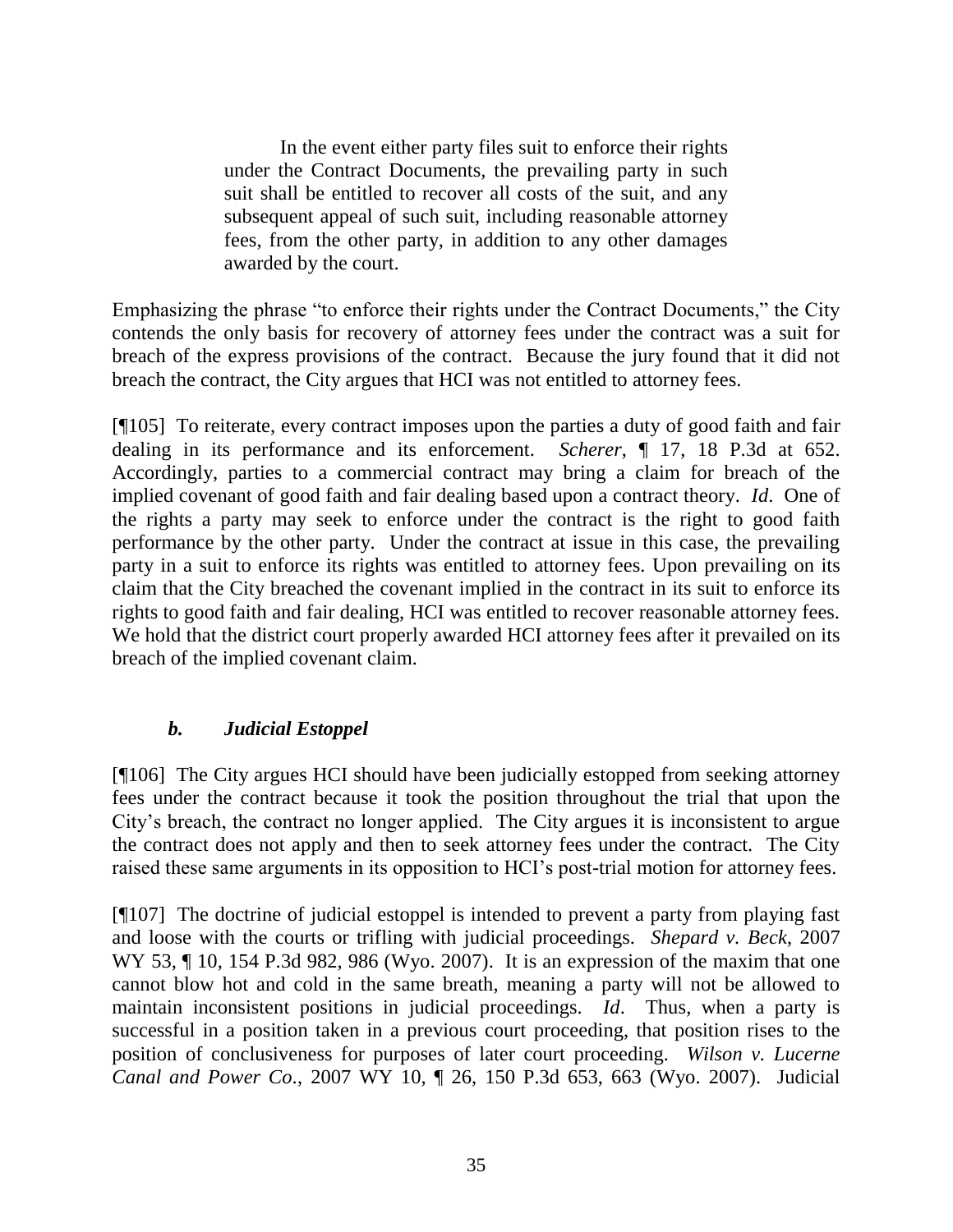estoppel bars only the changing of position in regard to facts; it does not apply to legal conclusions based upon facts. *Id*., ¶ 28, 150 P.3d at 664, n. 6.

[¶108] At the close of HCI's case in chief, upon the City's motion, the district court granted judgment as a matter of law on HCI's cardinal change claim. The jury was not instructed that upon a finding that one party breached the contract or the implied covenant, the other party was relieved from performing under the contract. Regardless of the evidence or arguments HCI presented, the case was given to the jury as a breach of contract and/or breach of the implied covenant case. Upon the jury finding that the City breached the implied covenant contained in the contract, HCI was entitled to recover reasonable attorney fees. The district court did not err in ruling as a matter of law that HCI was not judicially estopped from seeking attorney fees.

## *c. Segregation of Attorney Fees*

[¶109] The City argues that HCI was required to segregate its attorney fees between its successful and unsuccessful claims and should not have been awarded fees for its breach of contract claim. On appeal of an award of attorney fees, the burden is on the party attacking the district court's ruling to show an abuse of discretion, and the ultimate issue is whether the court could reasonably conclude as it did. *Burnett v. Steeley*, 2008 WY 94, ¶ 35, 190 P.3d 132, 139 (Wyo. 2008). In *State Surety Co.*, 625 P.2d at 184, we required apportionment of attorney fees based upon the distinct nature of the issues in the suit between the subcontractor and the owner and the suit between the general contractor and the owner. In that case, we concluded counsel for the owner was engaged in distinct activities that related only to one matter or the other. More recently, in *Forshee v. Delaney*, 2005 WY 103, ¶ 16, 118 P.3d 445, 450 (Wyo. 2005), we could not say that counsel for Delaney could so distinctly divide his activities. We concluded instead that the defense of Forshee's counterclaim was inextricable from pursuing Delaney's claim for breach of contract and payment of the invoices related to that contract. In *Forshee*, the issue was whether or not Forshee owed Delaney money and if so, how much. Had Forshee been successful in his counterclaim, his damages would have offset the amount he owed to Delaney, rendering his counterclaim a necessary aspect of Delaney's suit to collect the past due invoices.

[¶110] The same can be said in this case. HCI's breach of the implied covenant claim was inextricably intertwined with its breach of contract claim. We cannot say, and neither could the district court, that counsel was engaged in distinct activities when pursuing one claim or the other. The issue was whether there was a breach – of contract or the implied covenant – and, if so, how much HCI was damaged. We hold the district court did not abuse its discretion by refusing to require HCI to allocate its fees between the two claims.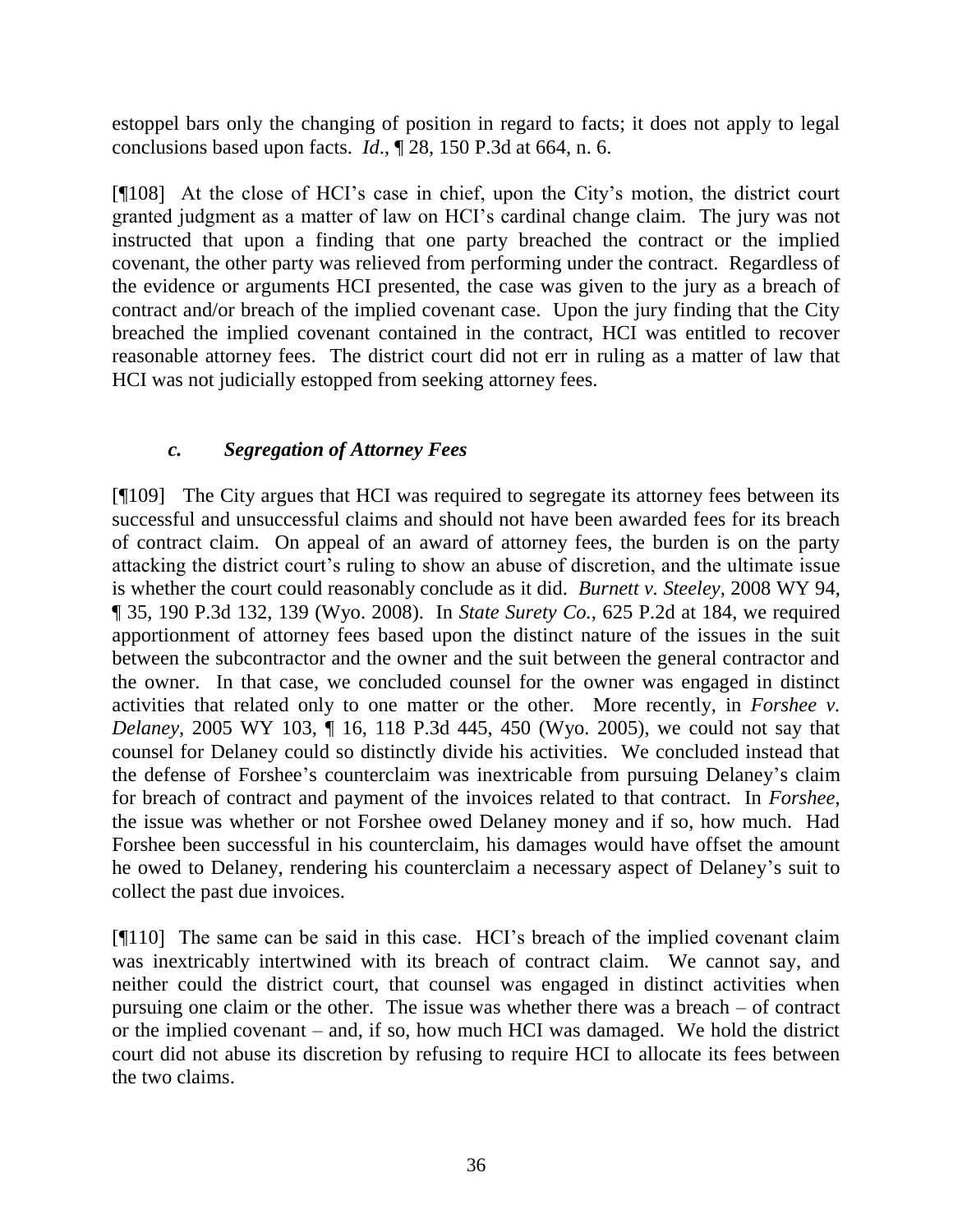# *d. Reasonableness of the Award*

[¶111] The City's final claim is that the district court abused its discretion in awarding certain fees and costs to HCI. HCI responds that the district court properly exercised its discretion in awarding HCI \$37,133.83 less than that for which it applied.

[¶112] Wyoming has adopted the two-factor federal lodestar test to determine the reasonableness of attorney fee awards. This test requires a determination of whether: 1) the fee charged represents the product of reasonable hours times a reasonable rate; and 2) other factors of discretionary application should be considered to adjust the fee upward or downward. *Foreshee*, ¶ 7, 18 P.3d at 448. The City claims the award was unreasonable in three ways: first, the district court allowed a \$15/hour increase in lead counsel's hourly rate after the jury rendered its verdict and the fee-shifting provision of the contract became operative; second, the district court awarded fees for time HCI's counsel spent preparing motions which the court refused to consider because they were untimely and improper; and third, the district court awarded HCI costs for computer assisted legal research.

[¶113] Addressing the issue of the increase in lead counsel's hourly rate, HCI asserts that the increase was not related to the verdict or the fee-shifting provision. HCI contends that the increase occurred when Mr. Hladky learned during the first week of trial that, in contrast to the \$165/hour per hour his attorney was charging, the City's attorneys were charging \$195/hour. According to lead counsel's affidavit, Mr. Hladky thought it fair that he receive \$180.00/hour for his trial work and he agreed to charge that amount beginning June 1, 2007. For his work prior to June 1, 2007, including pre-trial preparation and the first week of trial, Mr. Hladky's lead counsel charged \$165/hour.

[¶114] The hourly fee HCI's counsel charged for trial work beginning June 1, 2007, was \$15/hour less than the hourly rate the City's counsel charged and \$20/hour less than the hourly rate this Court deemed reasonable in *Morrison v. Clay*, 2006 WY 161, ¶ 19, 149 P.3d 696, 702 (Wyo. 2006). HCI attached to its motion for attorney fees the affidavit of another attorney, who attested to the reasonableness of the fees. We conclude the district court did not abuse its discretion in awarding fees at the rate of \$180/hour beginning the second week of trial.

[¶115] We likewise find no abuse of discretion in the district court's determination that fees were appropriate for time incurred in preparing motions that it did not ultimately consider. The district court presided over this matter for several months before trial during which time it heard and decided numerous motions. It then presided over the five week trial when it considered and decided the parties' motions. In awarding attorney fees, the district court specifically considered the City's objection to fees incurred in